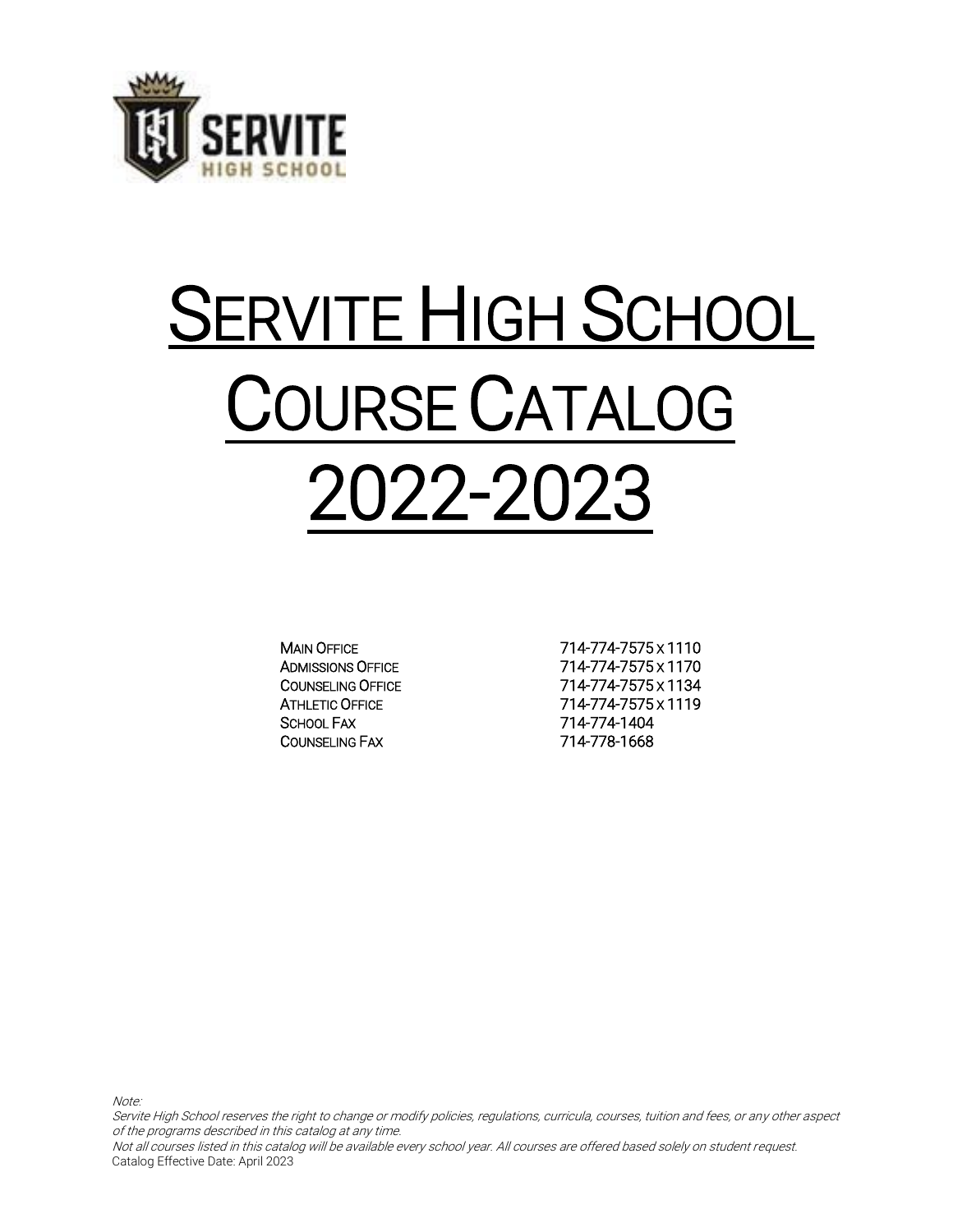## TABLE OF CONTENTS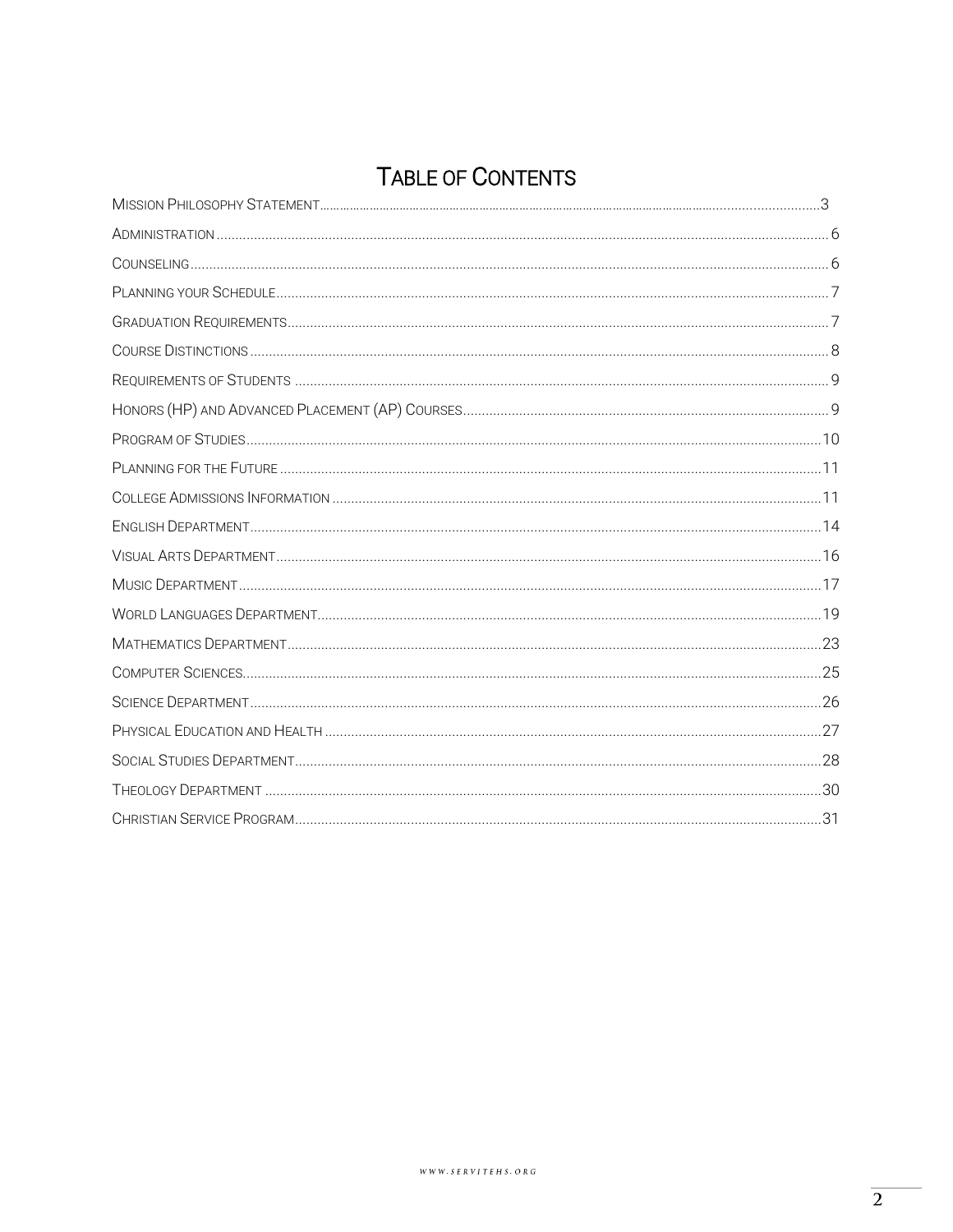## MISSION & PHILOSOPHY

### Urbi Et Orbi

Servite High School develops leaders through a formation process informed by the Catholic faith and the charism of the Order of Friar Servants of Mary.

### Mission Statement

Servite High School is a Catholic preparatory school which accepts young men of all religious, ethnic and socioeconomic backgrounds. Recognizing that parents are the primary educators, we develop Faith-Filled leaders through an intentional and multidisciplinary Formation process founded upon the Catholic faith and the charism of the Order of Friar Servants of Mary (Servite Friars).

### Philosophy Statement

Progress becomes true progress only if it serves the human person and if the human person grows: not only in terms of his or her technical power, but also in his or her moral awareness. I believe that the real problem of our historical moment lies in the imbalance between the incredibly fast growth of our technical power and that of our moral capacity, which has not grown in proportion. That's why the formation of the human person is the true recipe, the key to it all, I would say, and this is what the Church proposes.

### Benedict XVI, Interview, 2006

At Servite High School, formation is the process by which a Friar becomes the person he has been called to be by God. The formation process is concerned with the complete human person and, consequently, is driven by a single question: "Who am I?" Without intentional, systematic formation, the Friar's human and spiritual development is without proper concern for the unique vocation that God has called him to fulfill.

In *The Catholic School*, the Sacred Congregation for Catholic Education (SCCE) reminds us that, "The school must begin from the principle that its educational program is intentionally directed to the growth of the whole person." An educational program directed in this way requires attention to the fundamental components within each student: the body and the soul. More specifically, the soul is comprised of the *intellect* and the will. Thus, "whole person" involves three principle components understood as follows:

- o The *body* is the vehicle which gathers information from and responds to the world around us.
- o The *intellect* organizes and interprets the information gathered.
- $\circ$  The *will* is the ability to choose how to use the gathered information.

Properly used, the *intellect* arranges the gathered information in such a way that truth is discovered. Once truth is discovered, one can choose to act in accordance with truth, or contrary to it. Goodness is choosing to act according to what we know is true and thus right. The will is our ability to make that choice.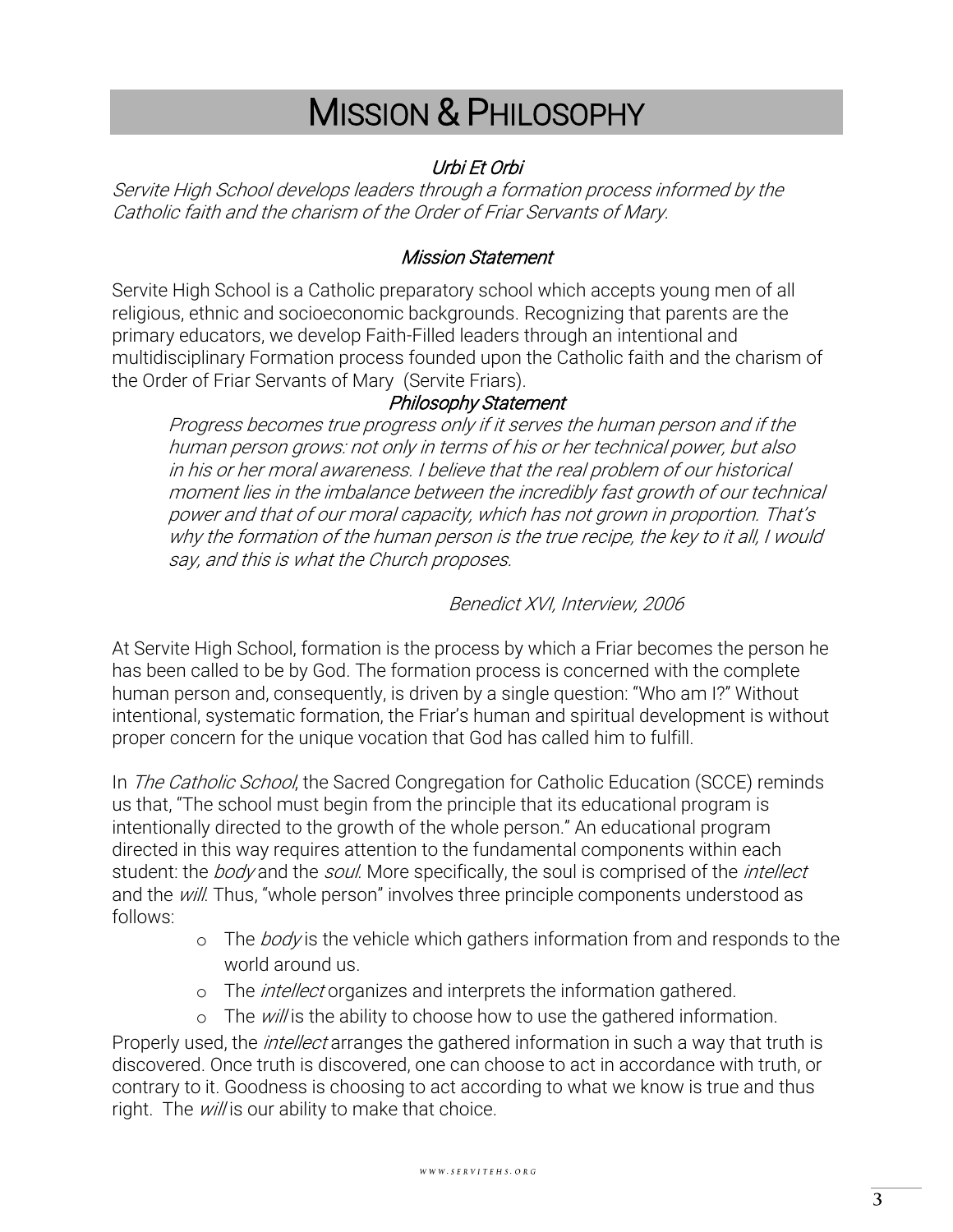Servite High School believes it is vital to place proportionate emphasis on the development of the *body, intellect* and *will*. An imbalance in this regard results in information being inadequately gathered, poorly processed, or improperly applied. Therefore, in an effort to direct the formation of the whole Friar in a balanced, intentional and systematic way, Servite High School has developed a formation process that culminates in leadership.

Within the context of formation, teaching is not limited to the classroom experience. All members of the faculty and staff play an active role as teachers and guides in the formation of every student. The importance of each member's active and proper participation cannot be overstated. As the SCCE reminds us in The Catholic School on the Verge of the Third Millennium:

"Teaching has an extraordinary moral depth and is one of man's most excellent and creative activities, for the teacher does not write on inanimate material, but on the very spirits of human beings. The personal relations between the teacher and the students, therefore, assume an enormous importance and are not limited simply to giving and taking. Moreover, we must remember that teachers and educators fulfill a specific Christian vocation and share an equally specific participation in the mission of the Church, to the extent that it depends chiefly on them whether the Catholic school achieves its purpose."

Thus, every component of the school experience provides a unique and vital element in each student's formation. The whole Friar is formed and affected by every activity and relationship that comprises his unique Servite experience.

Bearing all of this in mind, Servite High School forms faith-filled leaders, Friars who embrace Christ, love Christ, imitate Christ, live Christ, and be Christ, so as to draw others to Christ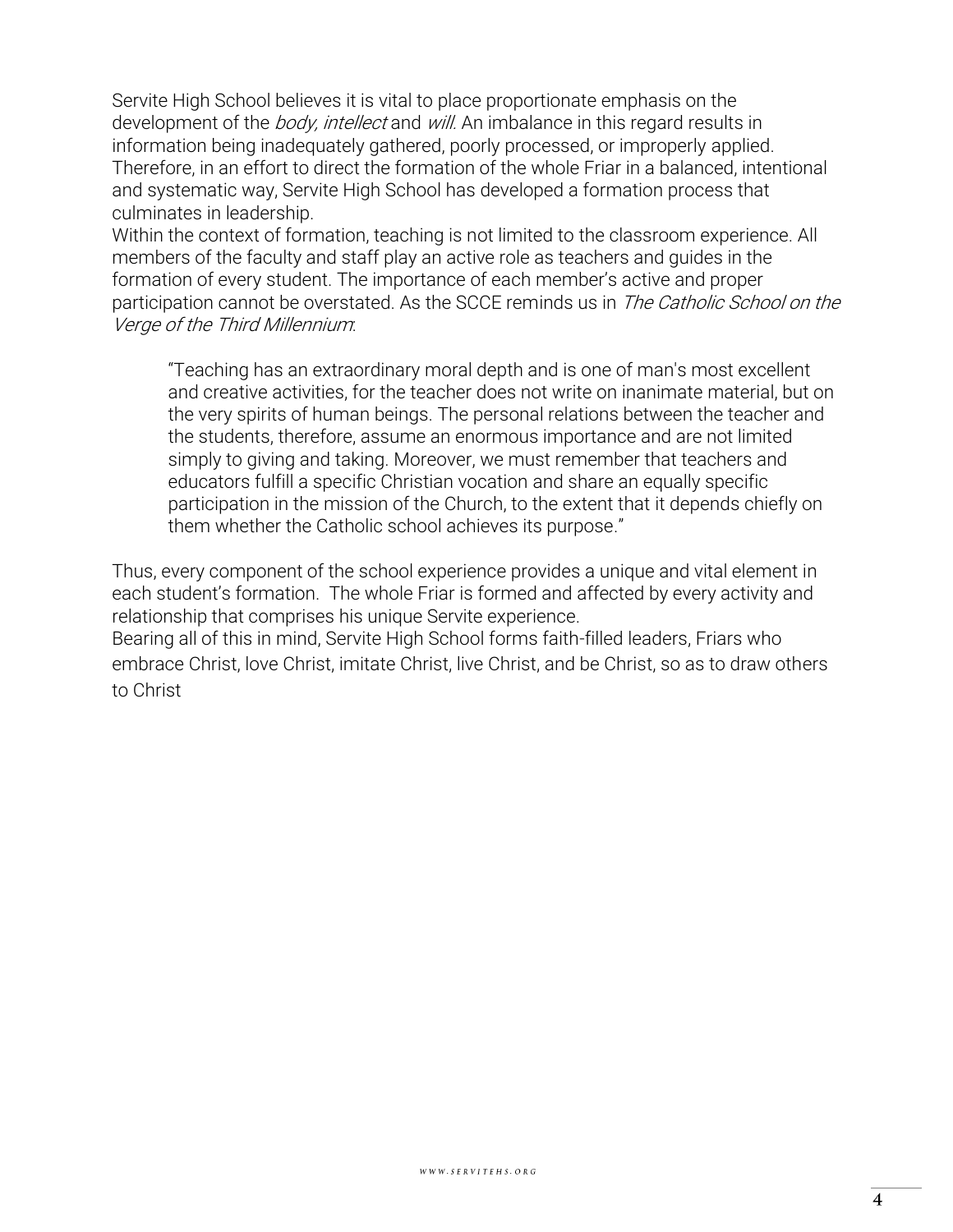## INTEGRAL STUDENT OUTCOMES

### SPIRITUAL AND ETHICAL FORMATION

A Servite High School graduate is a leader who, through a deliberate process of formation:

- Develops his body, intellect and will through participation in a college preparatory curriculum, liturgical and service experiences, and team based activities.
- Accepts religious, ethnic and cultural diversity and works collaboratively with others in accordance with Catholic social teaching.
- Acknowledges his relationship with God and lives in a Christ-like manner as demonstrated through participation in prayer, liturgy, sacraments, counsel, retreat experiences and Christian service.
- Understands, respects and applies the teachings of the Catholic Church and the charism of the Order of Friar Servants of Mary (fraternity, service and Devotion to Mary).
- Knows and lives the Gospel of Jesus Christ and recognizes that God calls every person into a relationship with God, the Father, the Son and the Holy Spirit.
- Demonstrates, in word and deed, the Centrality of Christ.

### ACADEMIC AND INTELLECTUAL FORMATION

A Servite High School graduate is a leader who, through a deliberate process of formation:

- Develops a lifelong desire for learning that culminates in wisdom.
- Demonstrates mastery of the academic curriculum in order to succeed in postsecondary education.
- Exhibits intellectual maturity by evaluating multifaceted challenges and opportunities and creating innovative solutions.
- Demonstrates proficiency in the use of current technologies relevant to higher education and the workplace.
- Develops insight into Sacred Scripture so as to find personal meaning.
- Gains the knowledge of humanity which fosters a reverence for life.
- Demonstrates, in word and deed, the Primacy of Faith.

### PERSONAL AND SOCIAL FORMATION

A Servite High School graduate is a leader who, through a deliberate process of formation:

- Communicates effectively and respectfully with persons and groups from diverse backgrounds.
- Emulates the Blessed Mother in her example at the foot of the Cross.
- Lives life whereby the Gospel of Christ is the motivating power that guides his behavior.
- Understands and applies the ethical and legal use of technology.
- Demonstrates, in word and deed, Mastery of Self and Necessity of the Other.
- Embraces Christ, loves Christ, imitates Christ, lives Christ, and is Christ, so as to draw others to Christ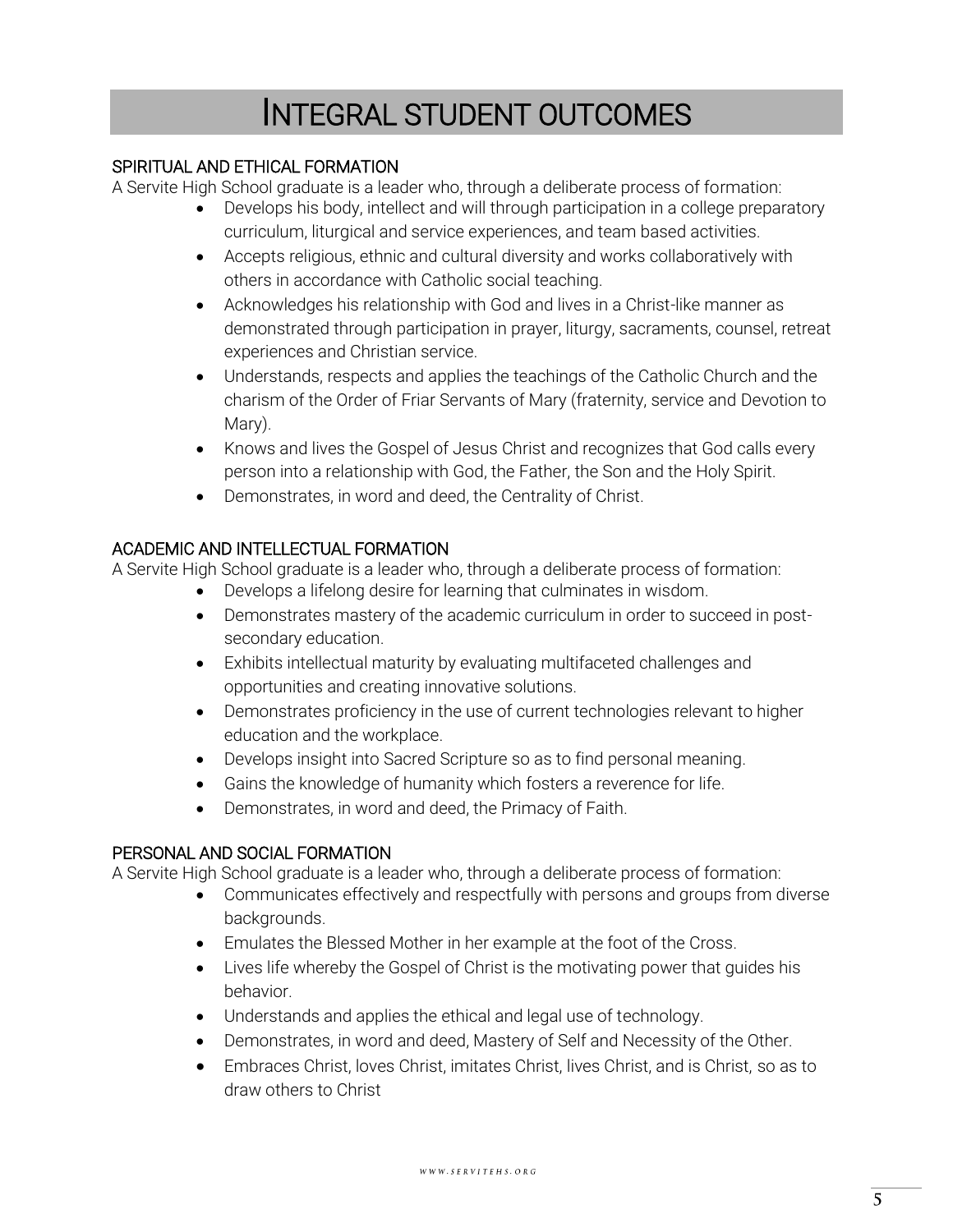## **ADMINISTRATION**

<span id="page-5-0"></span>

| <b>President</b>                                |  |
|-------------------------------------------------|--|
| •Randall Adams                                  |  |
| <b>Principal</b>                                |  |
| •Stephen Walswick '02                           |  |
| <b>Assistant Principal of Catholic Identity</b> |  |
| •Brendan Ronan                                  |  |
| <b>Dean of Students</b>                         |  |
| ·Jack Conklin                                   |  |

## **COUNSELING**

<span id="page-5-1"></span>

| Director of Counseling - 10th-12th A-G<br>. Hilary Recknor, M.S., PPS |  |
|-----------------------------------------------------------------------|--|
| Counselor - 9th<br>. Amy Bowman M.A., PPS                             |  |
| Counselor - 10th-12th H-P<br>•Caroline Tran-Ryam, LMFT, PPS           |  |
| Counselor - 10th-12th R-Z<br>•Oscar Gonzalez, M.A., PPS               |  |
|                                                                       |  |
| <b>Director of Instructional Support Services</b><br>· Gina Johnson   |  |
| <b>Student Success Coordinator</b><br>•Nancy Windisch                 |  |
| Registrar<br>· Andrea Valenzuela                                      |  |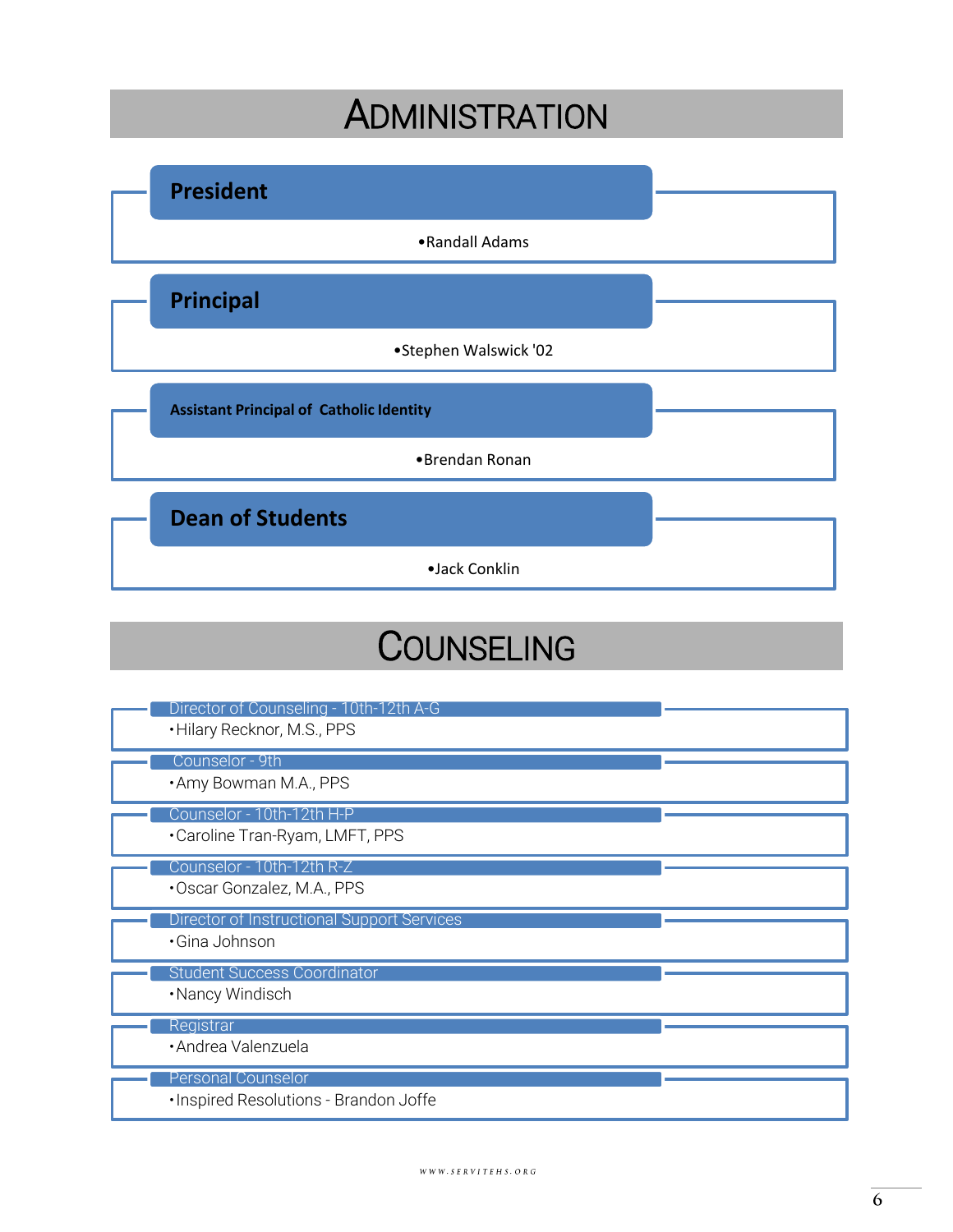## PLANNING YOUR SCHEDULE

<span id="page-6-0"></span>This course catalog is intended to convey information to both students and parents about the offerings at Servite High School and to offer assistance in selecting and planning course schedules.

Parents are urged to study the course catalog and consult counselors, and teachers as appropriate. Students, please consider the following in your planning process:

- Read your catalog carefully, and focus attention on graduation requirements, course prerequisites, and academic policies to prepare for higher education and career.
- Study the required and elective subjects that are offered at each grade level.
- Talk with your teachers about courses offered in each department.
- Consider alternate courses, if necessary.
- Talk with your counselor about choices available to you.
- Approval will be based on space availability as determined by the administration, graduation requirements, course prerequisites, and/or department recommendation.

## GRADUATION REQUIREMENTS

<span id="page-6-1"></span>All courses offered at Servite High School are designed for the college and university-bound student. For graduation from Servite High School, all students are required to complete 270 academic credits, as described below. A one-year course meeting daily earns a student ten (10) academic credits. All required courses in all disciplines must be passed and no student may graduate from Servite with an unredeemed 'F' on his transcript. In addition to credit requirements, no 'F' policy, and Christian service hours, there are also specific course requirements. Students are required to complete the following:

|                           | <b>GRADUATION REQUIREMENTS</b> |
|---------------------------|--------------------------------|
| Theology                  | 40 credits                     |
| English                   | 40 credits                     |
| Laboratory Science        | 20 credits (Biology + 1)       |
| Mathematics               | 30 credits (Algebra 1,         |
|                           | Geometry, and Algebra 2)       |
| History/Social Studies    | 30 credits (World, U.S., &     |
|                           | Government/ Economics)         |
| World Language            | 30 credits (all in the same)   |
| Fine Arts                 | 10 credits                     |
| Health                    | 5 credits                      |
| <b>Physical Education</b> | 10 credits                     |
| <b>Computer Apps</b>      | 5 credits                      |
| Electives                 | 50 credits                     |
| <b>TOTAL</b>              | 270 academic credits           |
| <b>Christian Service</b>  | 100 hours over four years      |
| Priory                    |                                |

Note: A semester course has a credit value of 5, and a year course has a value of 10.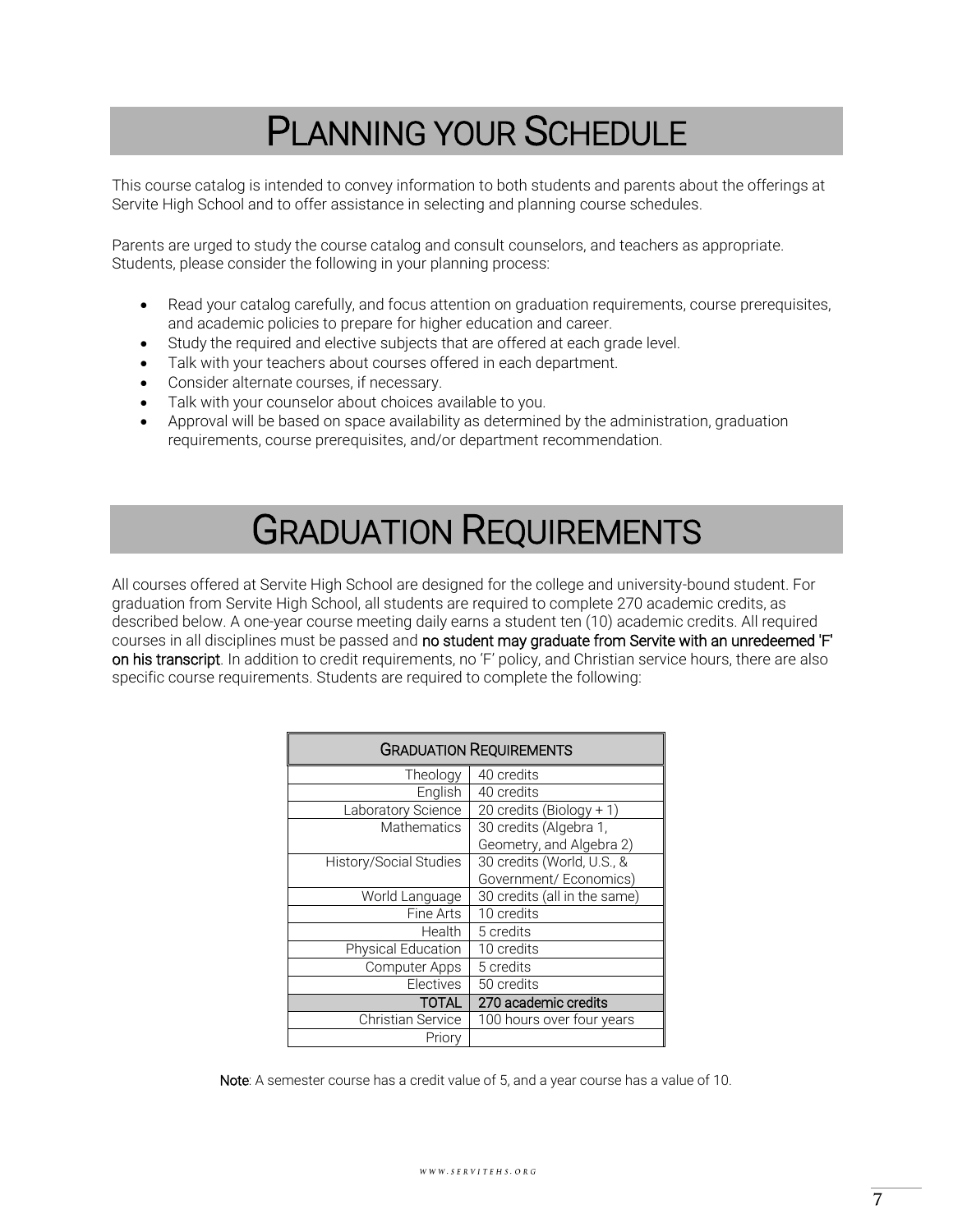## COURSE DISTINCTIONS

### <span id="page-7-0"></span>College Preparatory (CP) Courses

These courses are designed to be a challenge to the student preparing for a college education. Material covered in these courses is presented in a detailed fashion at a pace designed for all students.

#### Honors Placement (HP) Courses

The course content is essentially the same in most honors sections as it is in the college preparatory classes. Honors sections, however, are conducted at a more accelerated pace and with greater intellectual intensity. Honors courses are traditionally more competitive. Honors placement is determined by departmental standards.

#### Advanced Placement (AP) Courses

The College Board offers advanced placement curricula and exams in numerous academic disciplines. These curricula are college level and students often receive some college credit or advanced standing once entering college. Students take AP exams in early May. Performance is evaluated on the basis of 1 (no recommendation) to 5 (extremely well-qualified).

While the criteria for placement in AP courses may vary slightly by department, general criteria include

- honors grades
- strong teacher recommendation
- a previous record of timely and successful completion of assignments
- above-average standardized test scores

Due to the rigorous nature of AP course work, it is imperative that students meet minimum placement standards and be committed to completing comprehensive reading and writing at the college level with success.

Enrollment in AP courses includes the commitment to write the AP examination for that course in May as well as the commitment to pay the established fee for that examination.

## \*\*All Servite courses are UC/CSU approved Unless otherwise indicated\*\*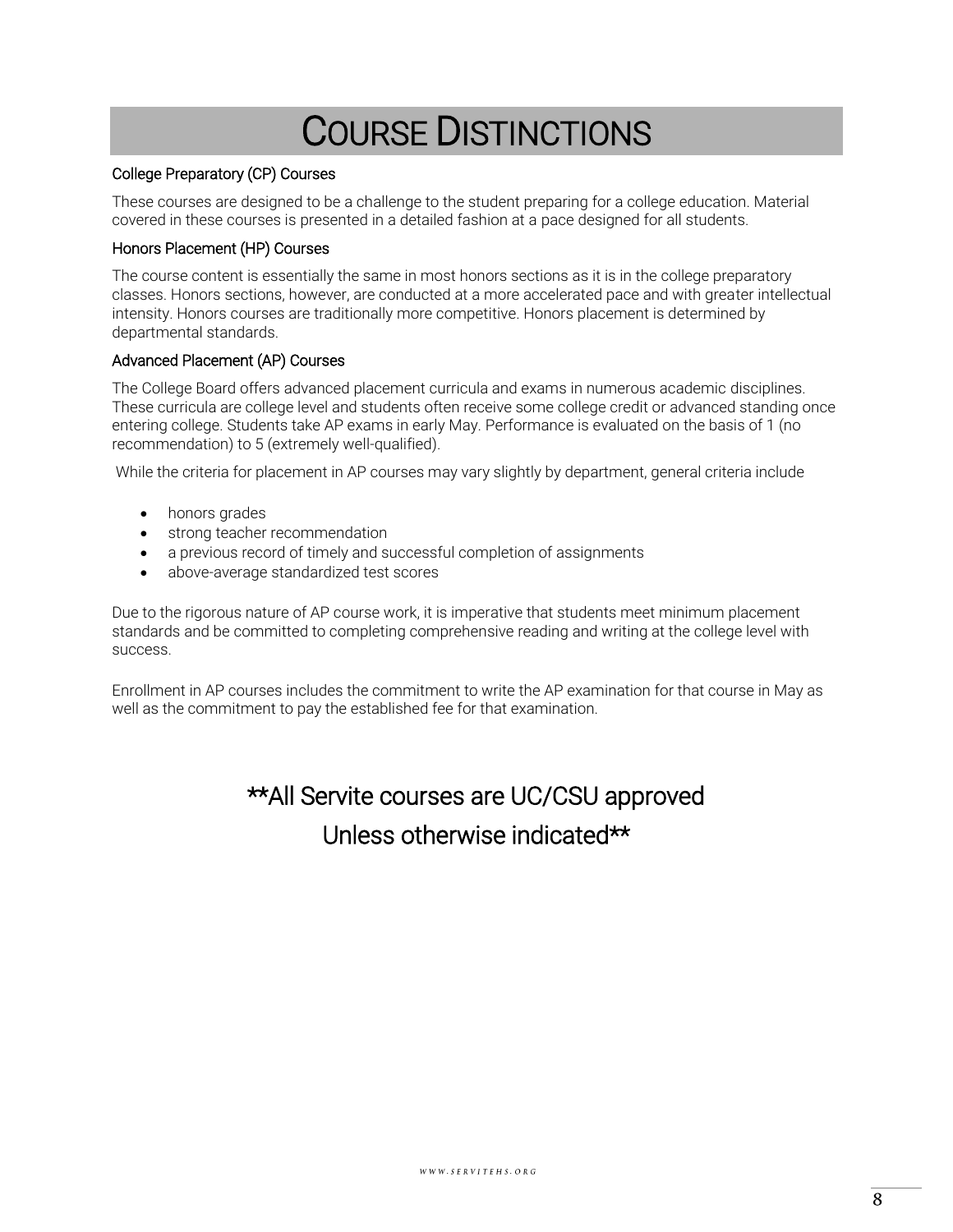## <span id="page-8-1"></span><span id="page-8-0"></span>REQUIREMENTS OF STUDENTS TAKING HONORS (HP) AND ADVANCED PLACEMENT (AP) **COURSES**

All honors and advanced placement classes require teacher recommendations, based on the following criteria:

#### Honors and Advanced Placement classes require students to have mastered the fundamental skills of the academic discipline.

Students must have mastered the fundamental skills of the academic disciplines involved. Only when they have mastered the basic skills of spelling, grammar, manuscript preparation, problem-solving, calculation, research, experimentation, etc., are students prepared to enter Honors or Advanced Placement classes.

#### Honors and Advanced Placement classes require students to work independently.

Students often have to work on assignments without detailed instruction. Students are responsible for asking questions when they do not fully understand material. Students must be prepared to spend a greater amount of time on homework. In addition, they must seek extra help if needed, and make appointments with their teachers to obtain added support.

### Honors and Advanced Placement classes require students to develop personal commitments and a strong work ethic.

Simply attending classes and behaving acceptably is not adequate. Students must participate in discussions and activities. They must develop an active interest in the concepts they are learning, engage these concepts, and actively seek answers to questions. Students must commit to doing their best work, not the least work necessary, for a high grade.

### Honors and Advanced Placement classes require students to value learning.

While grades are important and taken seriously, learning must be the first priority of students. Students must be able to learn from mistakes. The thinking skills students practice are abstract and often have ambiguous answers. Students must learn to cope with ambiguity and to think through complex questions. Immediate rewards for "right" answers are not always possible in the context of Honors or Advanced Placement classes.

### Honors and Advanced Placement classes require students to maintain a positive attitude.

Students cannot resist a task because it is new or difficult. When work is "easy," students may be practicing skills rather than learning new ones. Discomfort with new tasks is normal and students must be willing to take risks. They must do their best and strive to see the purpose of the work they are doing.

#### Honors and Advanced Placement classes require students to take an interest in the subject.

Students must be willing to analyze their work in detail and participate in lengthy discussions and projects. Each level of an honors or advanced placement class is preparation for the next. Students must not limit themselves to the assigned material, but continually strive to learn more by engaging in outside reading, attending lectures, doing additional research, etc.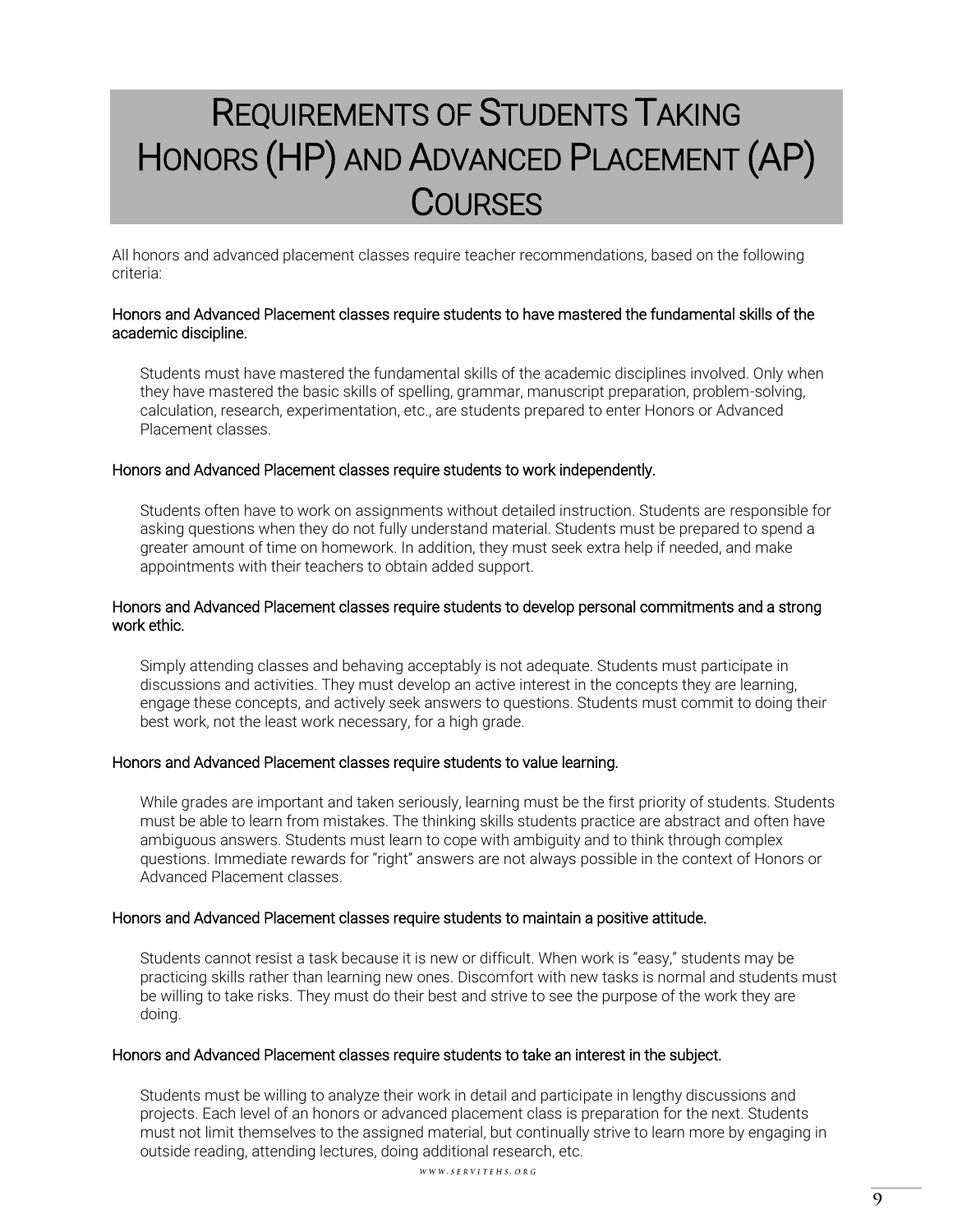## PROGRAM OF STUDIES

<span id="page-9-0"></span>The following program of studies is required of all students enrolled in the grades indicated. Students must take seven (7) courses for each year of enrollment. A Priory period is required every year. All required courses must be taken at Servite High School. Summer courses must be taken to make up for a failure, and selected courses may be taken for advancement.

| <b>FRESHMAN COLLEGE</b><br><b>PREPARATORY</b> | FRESHMAN<br><b>MATH/SCIENCE</b><br><b>HONORS</b> | <b>FRESHMAN LIBERAL</b><br><b>ARTS</b><br><b>HONORS</b> | <b>FRESHMAN FULL</b><br><b>HONORS</b> |
|-----------------------------------------------|--------------------------------------------------|---------------------------------------------------------|---------------------------------------|
| 2111 CP English 1                             | 2111 CP English 1                                | 2153 HP English 1                                       | 2153 HP English 1                     |
| 1101 CP Theology 1                            | 1101 CP Theology 1                               | 1101 CP Theology 1                                      | 1101 CP Theology 1                    |
| 3101 CP Algebra 1                             | 3151 HP Mathematics                              | 3101 CP<br><b>Mathematics</b>                           | 3151 HP<br><b>Mathematics</b>         |
| 4201 CP Biology                               | 4151 HP Biology                                  | 4201 CP Biology                                         | 4151 HP Biology                       |
| 8101 Physical<br>Education                    | 8101 Physical<br>Education                       | 8101 Physical<br>Education                              | 8101 Physical<br>Education            |
| 9506 Computer Apps<br>9103 Health             | 9506 Computer Apps<br>9103 Health                | 9506 Computer<br>Apps<br>9103 Health                    | 9506 Computer<br>Apps<br>9103 Health  |
| 7596 Priory                                   | 7596 Priory                                      | 7596 Priory                                             | 7596 Priory                           |
| World Language or<br>Fine Art                 | HP World Language                                | HP World Language                                       | HP World Language                     |
|                                               | *Fine Art                                        | *Fine Art                                               | *Fine Art                             |
|                                               | * Requires a 0 Period                            | * Requires a 0 Period                                   | * Requires a 0 Period                 |

\*Students in honors (particularly athletes) are strongly encouraged to take both a Foreign Language and Fine Art freshman year. This will force a zero period unless students take Driver's Ed/Health and Computer Applications in the summer. Please contact counseling with any questions at x1134.

| <b>SOPHOMORE YEAR</b>       | <b>JUNIOR YEAR</b>      | <b>SENIOR YEAR</b>                     |
|-----------------------------|-------------------------|----------------------------------------|
| $\bullet$ English 2         | $\bullet$ English 3     | $\bullet$ English 4                    |
| • Mathematics               | • Mathematics           | • Math/Elective                        |
| $\bullet$ Theology 2        | $\bullet$ Theology 3    | • Theology 4 (Critical<br>Reflections) |
| • World History             | • U.S. History          | • Government and                       |
| (CP/HP/AP/AP Euro)          |                         | Economics                              |
| ◆ Science/Elective/Fine Art | • Chemistry (or other)  | • Elective/Fine Art/Science            |
| • World Language 1 or 2     | • World Language 2 or 3 | • World Language                       |
|                             |                         | 3/Elective                             |
| • Elective/Sport            | • Elective/Sport        | • Elective/Sport/Senior                |
|                             |                         | Privilege                              |
| • Priory                    | • Priory                | $\bullet$ Priory                       |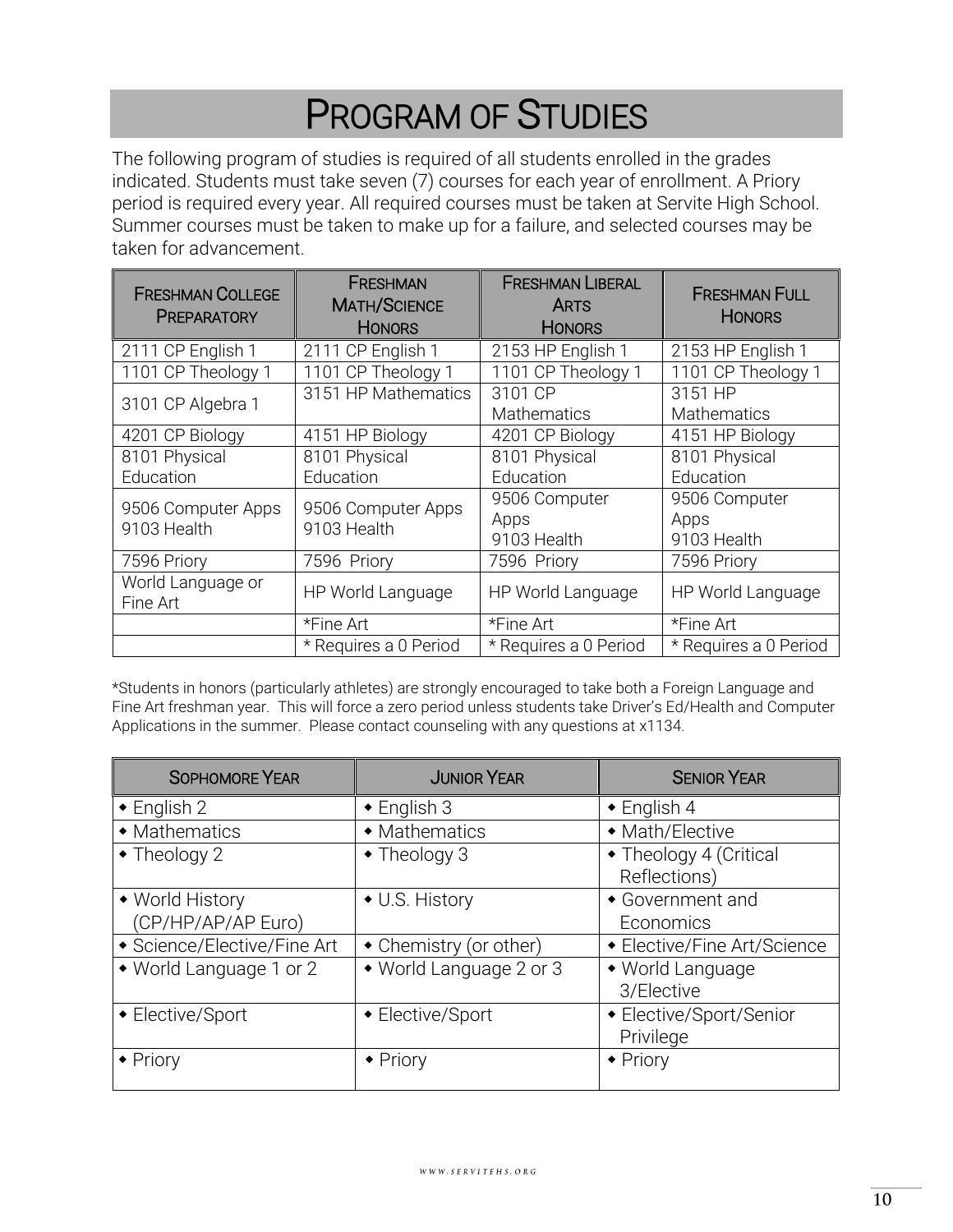## <span id="page-10-0"></span>PLANNING FOR THE FUTURE COLLEGE ADMISSIONS INFORMATION

### UNIVERSITY OF CALIFORNIA ENTRANCE ACADEMIC REQUIREMENTS

<span id="page-10-1"></span>The Subject Requirement specifies the 15 year-long academic courses you must complete in high school including the a-g requirements with a minimum grade of "C" in each semester of each course.

Because many campuses receive applications from more eligible students than spaces available, meeting the minimum requirements for any of these paths may not be enough to gain you admission to the campus of your choice.

Grades received in courses taken in the ninth grade or earlier are not used in determining your GPA for admission, although subject requirements may be satisfied with grades of "C" or better in these courses. Only semester grades are used in calculating the GPA.

### See link to learn how to calculate the UC Freshman GPA.

### https://admission.universityofcalifornia.edu/admission-requirements/freshman-requirements/gparequirement.html

\*For courses completed during the 2020 Winter, Spring or Summer terms, UC will also accept a grade of pass/credit.

Minimum GPA to apply to a UC campus is

| <b>UC ADMISSION REQUIREMENTS</b>                                                                                           |          |
|----------------------------------------------------------------------------------------------------------------------------|----------|
| a. History                                                                                                                 | 2 years  |
| b. English                                                                                                                 | 4 years  |
| c. Mathematics (recommended 4)                                                                                             | 3 years  |
| d. Science (Bio, Chemistry, and/or Physics)                                                                                | 2 years  |
| e. Language other than English<br>*or equivalent to the 2nd level of high school<br>instruction                            | 2 years* |
| f. Visual and performing arts                                                                                              | 1 year   |
| g. College-preparatory elective<br>(chosen from the subjects listed above or<br>another course approved by the university) | 1 year   |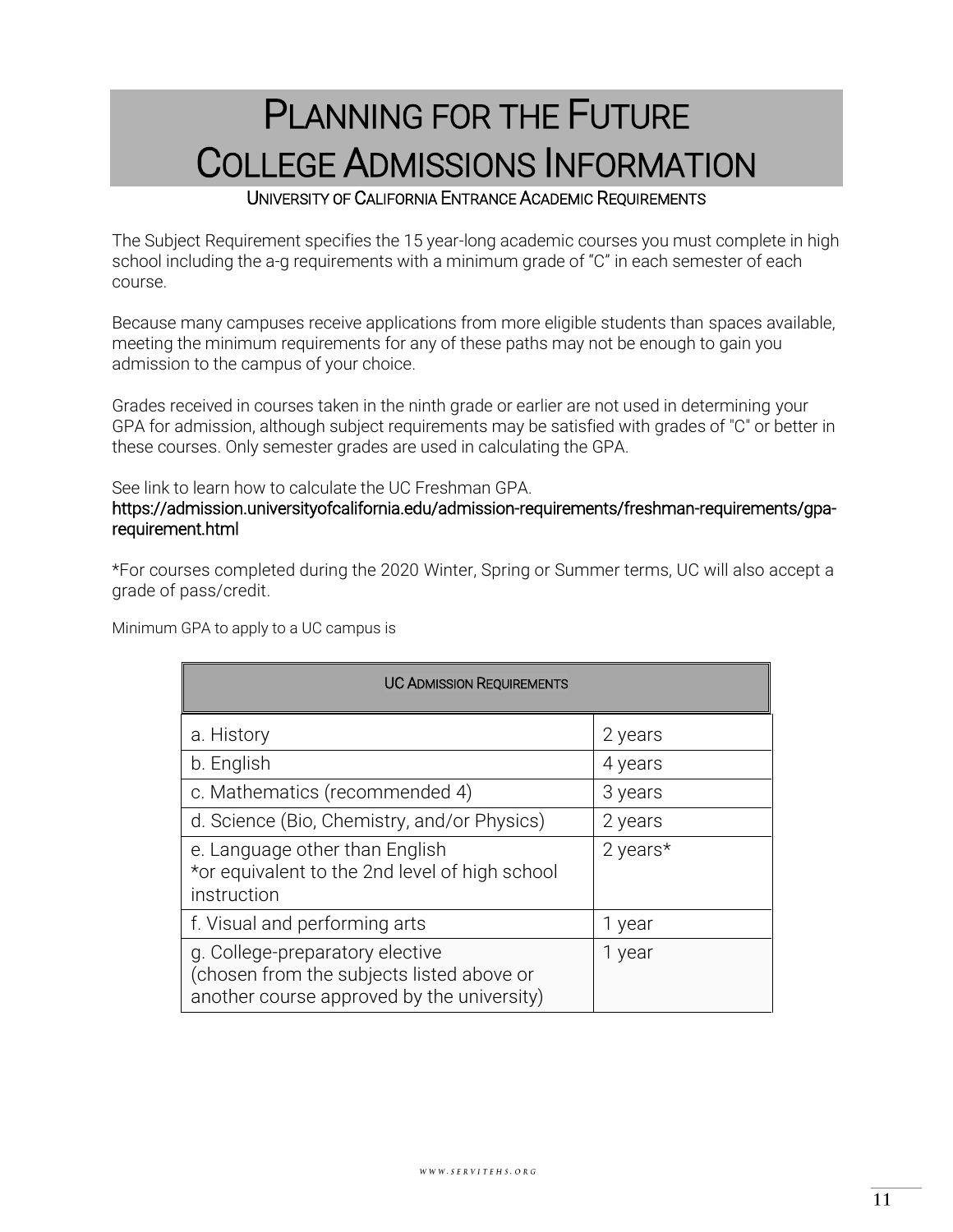### CALIFORNIA STATE UNIVERSITY ENTRANCE REQUIREMENTS

Subject Requirement: The CSU requires a minimum 15-unit pattern of courses for admission as a first-time freshman. Each unit is equal to a year of study in a subject area. A grade of "C" or higher is required for each course you use to meet any subject requirement.

**Examination Requirement**: The California State University (CSU) has temporarily suspended the use of ACT/SAT examinations in determining admission eligibility for all CSU campuses for the 2021-2022 and 2022-2023 academic year. This temporary change of admission eligibility applies only for the Fall 2021, Winter 2022, Spring 2022, Fall 2022, Winter 2023, and Spring 2023 admission cycles. This will affect Class of 2021 and Class of 2022 graduates.

- California residents and graduates of California high schools will be eligible for admission by earning a 2.50 or greater "a-g" GPA.
- Any California high school graduate or resident of California earning a GPA between 2.00 and 2.49 may be evaluated for admission based upon supplemental factors such as number of courses exceeding minimum "a-g" requirements, household income, extracurricular involvement, and other available information that would inform the campus admission decision.
- Campuses and programs designated as impacted may utilize higher "a-g" GPA thresholds for applicants, as well as identify supplemental criteria and their relative weights, in making admission decisions. See link for complete updated information on determining admissions eligibility.

| https://www2.calstate.edu/apply/freshman/Pages/first-time-freshman-guidance.aspx |  |
|----------------------------------------------------------------------------------|--|
|                                                                                  |  |

| <b>CSU ADMISSION REQUIREMENTS</b> |                                                                               |  |
|-----------------------------------|-------------------------------------------------------------------------------|--|
| English                           | 4 years                                                                       |  |
| History/Social                    | 2 years, including 1 year of US                                               |  |
| Science                           | History                                                                       |  |
| <b>Mathematics</b>                | 3 years including Algebra 1,<br>Geometry, Algebra 2/Trig. (*4<br>recommended) |  |
| Laboratory<br>Science             | 2 years, including 1 year biological<br>and 1 year physical                   |  |
| Foreign<br>Language               | 2 years in same language required                                             |  |
| Visual &<br>performing arts       | 1 year in a UC/CSU-approved course                                            |  |
| Electives                         | 1 year required, in an approved<br>course from the subject areas above        |  |

All Servite courses are UC/CSU approved unless otherwise indicated\*\*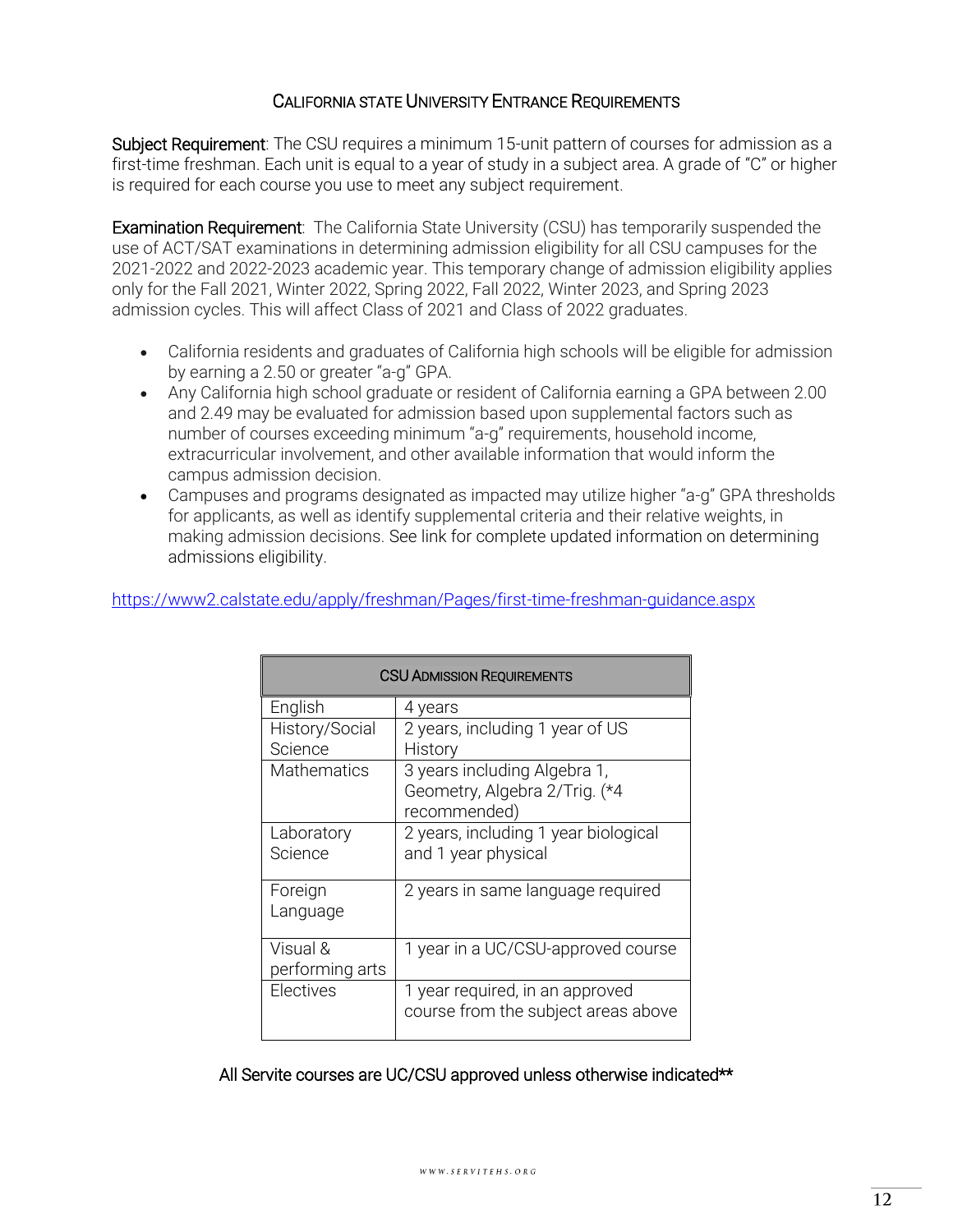### CALIFORNIA COMMUNITY COLLEGE ENTRANCE REQUIREMENTS

Entrance Requirements: All persons 18 years of age or older who can profit from instruction are eligible for admission as a California resident or nonresident. Anyone under the age of 18 who is a high school graduate or has been awarded a GED or California High School Proficiency Certificate may also enroll. Find the community college in which you are interested for more specific information.

Community colleges offer Associate's degrees, prepare students for transfer to four-year institutions, provide opportunities for lifelong learning, and train the workforce that sustains California's economy. An Associate's degree is designed to be finished in two years (after about 60 credits) and is made up of core classes like English, History, Math, Government, Arts, and Science.

Some 80,000 California community colleges students transfer seamlessly to a University of California or California State University campus every year. And every year, nearly 40,000 California community college students earn an Associate Degree for Transfer that guarantees them admission as juniors to a Cal State campus and other participating universities.

> <https://www.cccco.edu/Students/Transfer> <https://assist.org/>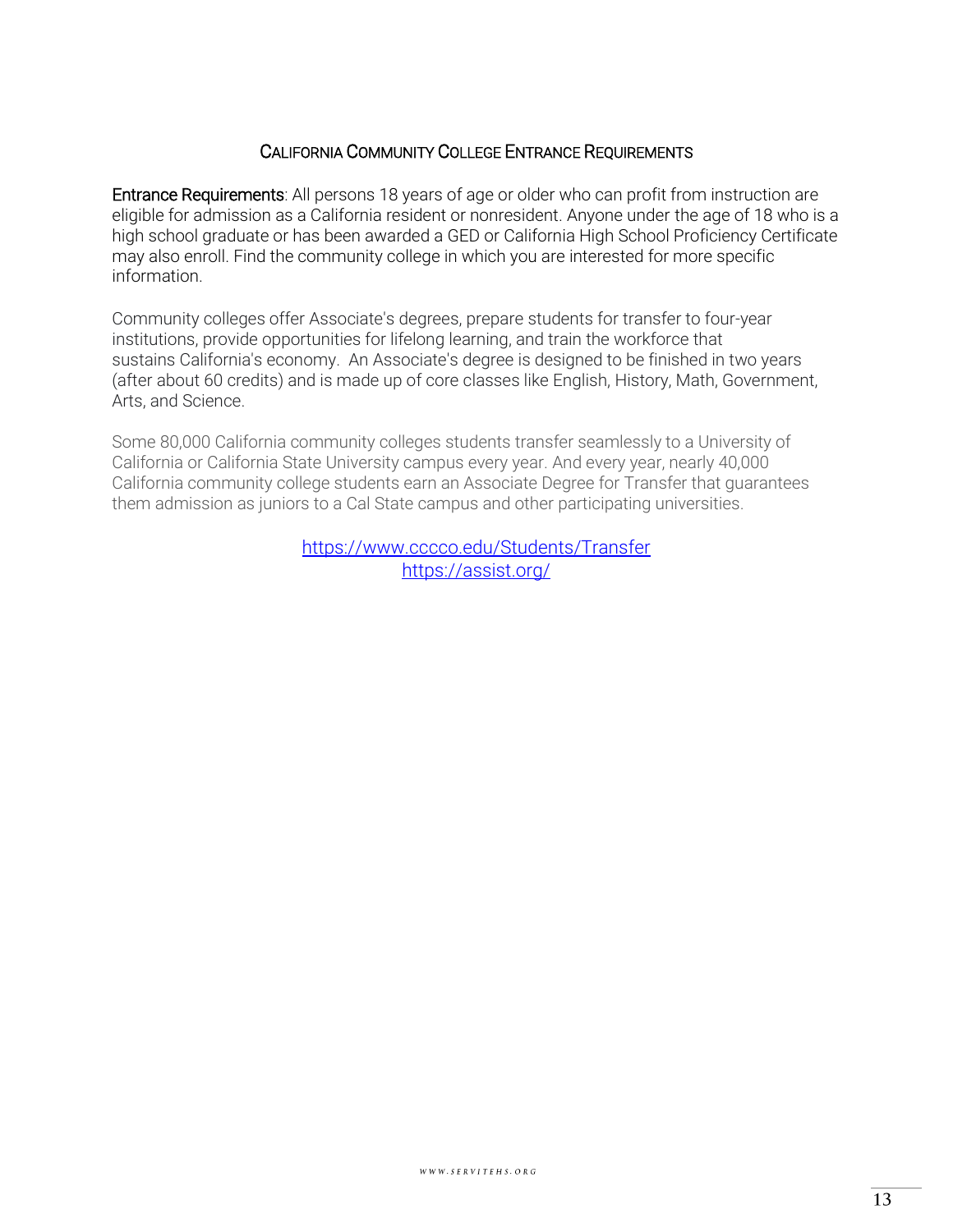## ENGLISH DEPARTMENT

## <span id="page-13-0"></span>2153 HP English 1 Year Course

2111 CP English 1 **CP English 1** Year Course - Required for graduation

Prerequisites: Selection for Honors Placement

This course provides the students with an introduction to techniques of formal literary analysis. Through units on poetry, the short story, drama, non-fiction and the novel, teachers emphasize the distinguishing characteristics of major literary genres and the basic terminology essential to all literary discourse. In addition, the course provides students with help in the more general areas of reading comprehension, vocabulary building, and note taking.

The aim of this course is to provide students with knowledge of the writing process in general, including its prewriting, writing, and revising stages. Pre-writing stresses the thinking process, the process of generating ideas and information that goes into writing of any substance. Extensive work on fundamental grammar, English usage, and sentence structure and paragraph organization gives students a strong analytical knowledge of the formal writing stage. Finally, students learn the essential techniques of writing revision, including the correction of any conceptual, structural, or mechanical errors.

### 2251 HP English 2 Year Course

2201 CP English 2 **Parage 2201** CP English 2

Prerequisites: Department approval based on superior grades and teacher recommendations

The sophomore (CP) English class builds on the literature and composition development of the freshman year. The composition portion of the course focuses on a review of grammar and sentence structure, English usage and mechanics. The course develops the three-step composition process learned in the freshman year. The literary portion entails analysis of the major genres. Teachers introduce techniques of close reading for literary analysis.

The Honors (HP) English 2 course offers a survey of classical and medieval literatures. The curriculum is intended to provide the student with a background in classical Greco-Roman, Biblical, and medieval literature.

## 2351 HP English 3 Year Course

2301 CP English 3 **CP English 3** Year Course - Required for graduation

Prerequisites: Department approval based on superior grades and teacher recommendations

The literature portion of this course presents students with a chronological survey of American literature through selected works by traditionally accepted major authors. Background lectures and class discussions typically treat readings in the context of American intellectual and literary history. Classes also examine rhetorical and aesthetic issues common in the broader study of language and literary technique. Finally, teachers encourage students to begin formulating independent critical judgments of literature through study questions and essay assignments on assigned readings. The composition part of the course emphasizes the careful development of ideas in extended paragraphs and essays. Students work to refine their composition skills through a review of the basic elements of sound writing. Extensive work in revising helps prepare students for work in college composition.

2401 CP English 4 **Year Course - Required for graduation** 

The fourth year program in English is a survey course that begins with the Anglo-Saxon Age and concludes with the 20th Century. The history and development of the English language is studied in conjunction with the literature. Grammar rules and their application are reinforced by a deductive method of review. Composition assignments will guide the student from a critical analysis of the individual paragraph to a thorough understanding of the structure and development of the essay. Compositions will emphasize persuasion and literary review; the student will develop the skills necessary to compose a well-documented research paper. British literature beginning with the Middle Ages and concluding with the early 20th century is surveyed in the English 4 course. Teachers place greatest emphasis on the author's use of literary techniques, the development of genres and the connection between literary expression and social and historical development. Themes are accorded due attention as they illuminate a period of human history. Classes explore a variety of critical approaches to the readings, including psychological, sociological, formalist, and historical methods. The chief aim of the course is to develop in students an understanding and appreciation of English literature. The course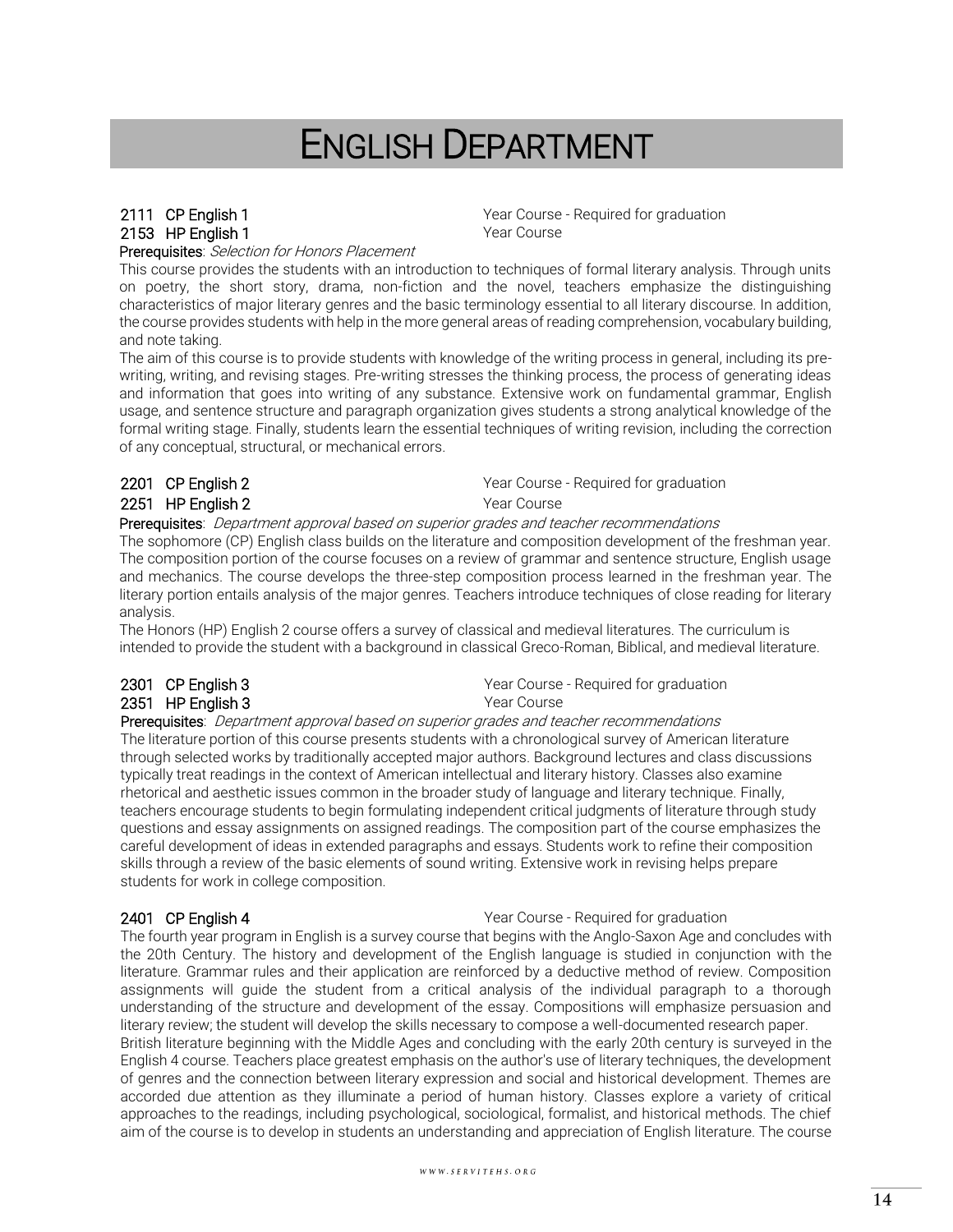also emphasizes college preparatory writing with frequent essay assignments designed to teach students the essential elements of sophisticated persuasive and expository prose.

#### 2480 AP English Language and Composition Year Course - Satisfies English 3 or 4 graduation

requirement

#### Prerequisites: Department approval based on superior grades and teacher recommendations.

The AP English Language and Composition (APELC) course is designed to help students become skilled readers of prose written in a variety of rhetorical contexts and to become skilled writers who compose for a variety of purposes. Both their writing and their reading should make students aware of the interactions among a writer's purposes, audience expectations, and subjects as well as the way generic conventions and the resources of language contribute to effectiveness in writing.

2481 AP English Literature **Year Course - Satisfies English 4 graduation** requirement

#### Prerequisites: Department approval based on superior grades and teacher recommendations

Advanced placement English is designed to be a college/university level course thus the designation for the "AP" on the transcript, rather than "H" for Honors. The reading is challenging; and the writing is both frequent and intense. Students work collaboratively on revisions, but must retain an independent mind. As a culmination of the course, students will be invited and encouraged to take the Advanced English Literature and Composition exam in May.

2505 CP Journalism Year course – All Grade Levels Elective

Journalism is the study of the art of reporting and the profession of journalists. Beginning journalism students receive instruction in all areas of journalism needed to pursue Staff positions of either yearbook (The Story) or newspaper (The Spokesman). Among the areas covered are: interviewing, beat reporting, feature writing, news stories, layout design, advertising, journalistic ethics, professional standards. This course includes extensive reading of models of excellent journalistic techniques and evaluates and analyzes journalistic writing through discussions and critiques. Students will also be assisting with the production of the yearbook in this class.

2515 CP Advanced Journalism Year Course – Sophomore/Junior/Senior Elective

A second course in Journalism expanding on the skills learned in Journalism 2505.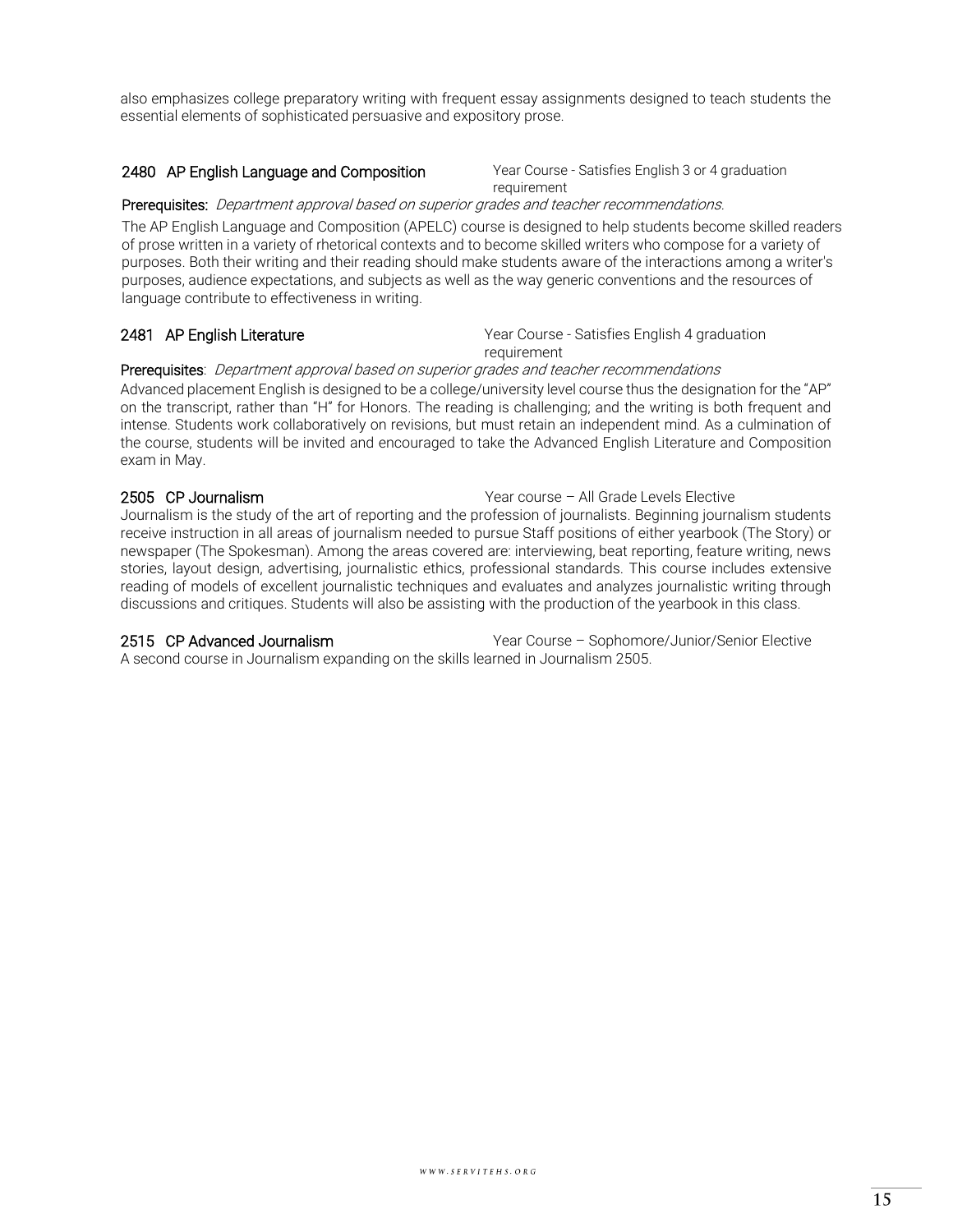## VISUAL ARTS DEPARTMENT

<span id="page-15-0"></span>Fine Arts Graduation Requirement: For Servite graduation, students are required to complete one year (ten credits) of fine arts credit. Please note: UC and CSU require one year-long course in a single discipline from the Servite UC/CSU -Approved Course List.

7508 CP Drawing **The Course - Sophomore/Junior/Senior Elective** Vear course - Sophomore/Junior/Senior Elective

The first semester of this year course places an emphasis on the basic principles of design and elements of art using a variety of dry media in two-dimensional design and composition. Students will learn the visual vocabulary, art criticism, aesthetic theory, art history. Careers in art will be explored. Studio applications will constitute a portfolio which will show growth over the course of the year. The second semester places an emphasis on color theory and the use of prism color and aquarelle. It is designed to build upon the basic drawing techniques already learned. Students will develop and practice knowledge of linear and atmospheric perspective, figure drawing, portraiture, and cartooning. There is a fee for materials (\$96.65).

7548 Studio Art: Independent Study Year course - Senior Elective - Limited to 3 students

### Prerequisites: Grades in 7508 Drawing; teacher approval

An elective course designed to challenge the advanced art student to pursue projects and areas of individual interest. Instruction includes the use of a wide variety of art tools, media, and techniques. Areas of personal interest as well as new areas open for exploration are encouraged. The development of aesthetic judgment and evaluation is indicated. This is a studio class with emphasis on portfolio preparation prior to college application. This course is not UC/CSU approved

#### 7590 CP Film Aesthetics & Production **Year course -Sophomore/ Junior/Senior Elective**

This course will examine the way filmmakers create meaning. Students, through the analysis of popular films, will study the various stages of filmmaking in order to better understand and appreciate them. They will learn the history of filmmaking and the technological advances that have come about in the art form. Appropriate aesthetic and technical vocabulary will be learned and utilized. Students will learn about the filmmaking process; beginning with screenwriting and concluding with the final sound mix. Projects will be assigned to apply knowledge of skills utilized by those in the filmmaking industry. Students will study the impact of film and television on society from a social, economic and political viewpoint. Film will be studied as an art form and as a means of communication. A variety of films will be previewed and students will analyze and respond to these films, and make critical assessments.

### 7591 Film Video Production Mateur Channel Mear course - Senior Elective

Prerequisites: Completion of 7590 and Teacher approval

The second year film course is designed to give students an opportunity to apply the knowledge they obtained in the Intro to Film Aesthetics and Production course. Second year production students will work collaboratively with classmates to produce short conceptual video projects while continuing to study the craft of numerous professionals in the industry.

### This course is not UC/CSU approved

2528 CP Yearbook The Vear Course – Sophomore/ Junior/Senior Elective The objective of this course is to have a fun and informative elective that annually produces the Yearbook for the school. Students learn the basics of photography and are responsible for taking candids, as well as photos of sports, classes, clubs, and campus life to represent each and every student at Servite. Students learn the basics of graphic design, creating layouts for pages and sections. Students also focus on journalism skills, interviewing students, coaches, teachers, and parents, as well as writing captions and articles to accompany their photos. The Yearbook class works as a team to create a well-designed product for the Servite community.

### 7586 AP Art History **The Course – Sophomore/ Junior/Senior Elective** Vear Course – Sophomore/ Junior/Senior Elective

Prerequisites: 3.3 weighted GPA or Teacher approval

The AP Art History course is equivalent to a two-semester college survey course exploring the nature of art, art making, and responses to art. By investigating specific course content of 250 works of art characterized by diverse artistic traditions from prehistory to the present, students develop in-depth, holistic understanding of the history of art from a global perspective. Students become active participants in the global art world,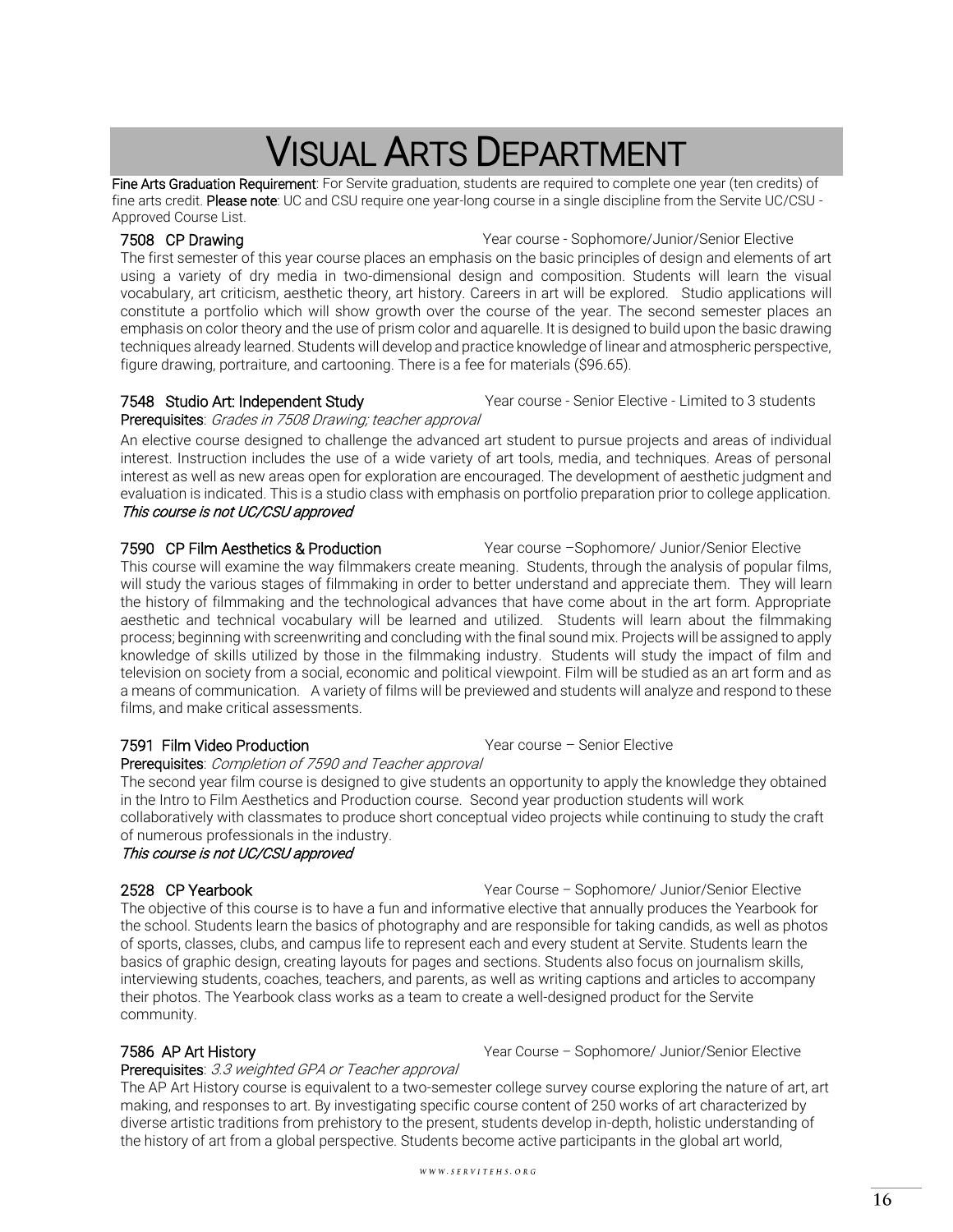<span id="page-16-0"></span>engaging with its forms and content. They experience, research, discuss, read, and write about art, artists, art making, responses to, and interpretations of art.

## MUSIC DEPARTMENT

**Fine Arts Graduation Requirement**: For Servite graduation, students are required to complete one year (ten credits) of fine arts credit. One semester of credit is earned for yearlong participation in Band.

Please note: UC and CSU require one year-long course in a single discipline from the Servite UC/CSU -Approved Course List.

7509 CP Classical Guitar 1 Year course – All Grade Levels Elective

This course is for the newcomer to the classical guitar. Anyone, regardless of talent or previous musical experience, can learn to play and find success if the homework is done regularly and on time. While the focus is classical guitar the skills gained in this class create and improve abilities to play other styles of music on other kinds of guitars. An applied music theory component also grounds students in knowledge of the process of composing which is also applicable to any other style of music. A student should plan for 15-30 minutes of deliberate practice time, three to four nights per week. No previous music experience is necessary. This course is modeled on a copyrighted college-prep guitar course taught at Southern Illinois University at Carbondale.

7533 Classical Guitar 4

#### This course is not UC/CSU approved

7529 CP Classical Guitar 2 Year course – Sophomore/Junior/Senior Elective 7532 CP Classical Guitar 3 Year course – Junior/Senior Elective Year course – Junior/Senior Elective

#### Prerequisites: Must possess a specific set of classical quitar skills and receive instructor approval

These courses provide independent study direction to nurture students toward more advanced repertoire and understanding of music. Guitar ensemble (small group) participation is a central part of the class. Besides that performing aspect students will develop technical and reading skills appropriate to their level. A minimum of 30 minutes of outside practice five days per week is required. Many performing opportunities outside of the class will be presented and students will be prepared to give excellent performances. Students who begin these classes (level II) should have at least the following skills: the ability to play a variety of right hand arpeggio patterns through a chord progression, command of rest and free stroke, ability to read through the ninth position (and an understanding of what is beyond that), two and three octave diatonic scales, and some solo repertoire. Instructor approval is required.

Participation in After-school performances is required.

7515 CP Men's Chorus Year Course - All Grade Levels Elective

Men's Choir 1 is offered to students with limited vocal/choral experience. Students will learn how to match pitch, expand their vocal range, and learn the basic techniques of vocal production including proper breathing and vowel production. Students will learn some music theory as it relates to singing. Several concerts will be performed each year. Students are assessed a \$50.00 fee for materials and accompanists.

7520 Advanced Choir Year Course – Sophomore/Junior/Senior Elective

Prerequisites: Audition required

Must attend a meeting/audition and get teacher approval and must have achieved fundamental singing techniques.

The advanced choir provides an opportunity to sing difficult music from various genres and musical periods. The student who completes this course will become an independent singer who performs vocal music with proper technique. Training in theory and sight-singing will continue as in Choir I and ear-training will be added. Musicality is assessed through phrasing, dynamics, tone color, tempo, balance and blend. This group will perform more often and may participate in festivals and contests.

Students are assessed a \$50.00 fee for sheet music. The music will remain in their possession at the end of the year (or they could donate it to the school to build the choir library).

#### This course is not UC/CSU approved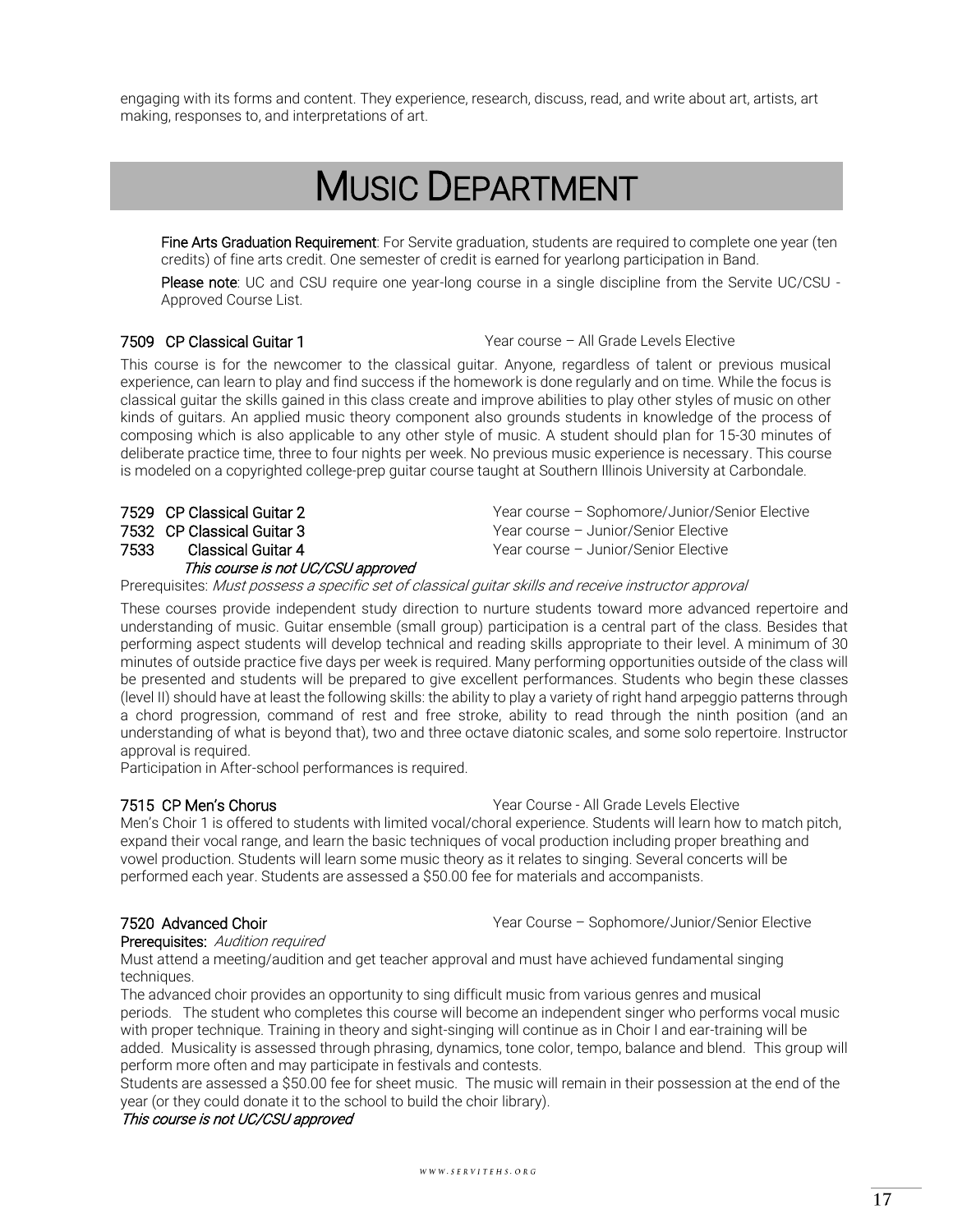7526 CP Beginning Piano **Year Course – All Grade Levels Elective** Vear Course – All Grade Levels Elective This class will provide students with instruction in learning to play the piano. Class will be held in a keyboard/music lab where players practice and hear their work through headphones. Focus will be placed on beginning piano technique by playing major scales, finger exercises, and beginning level piano music while learning the fundamentals of music reading, music structure, melodic playing and chording. This class also explores the fundamentals of music theory through activities related to assigned music. Students are exposed to music history such as musical eras related to assigned pieces and the history of piano and keyboard development. A semester research/analysis project is required as well as a recital performance In which the student will perform for their peers.

#### 7511 CP Music Theory 1 Year Course – Sophomore/ Junior/Senior Elective Prerequisites: Students entering this course should possess basic music reading skills This class is designed with the potential music major in mind, or a student who has an interest in how music is composed. Topics covered include major and minor keys, triads, basic voice leading, harmonic structure and ear training, among others.

**7504 CP Band COURCO COURCE ALL COURSE ARE COURSE** - All Grade Levels Elective

The Concert Band is a beginning through intermediate level performing group and is designed for students who have completed at least two levels of beginning band method. Emphasis is on performance of a wind or percussion instrument in a traditional band setting. Music of various traditional styles is performed ranging from transcriptions of classical pieces to marches and lighter popular music.

The Concert Band performs at several concerts throughout the school year, as well as various sporting events, local community functions and performance festivals in the spring. Focus is on developing existing musical ability to higher levels of achievement using regular playing tests consisting of technical and repertoire selections. Attendance at all after school performances is a graded requirement. There is opportunity for member of the Concert Band to perform in small ensembles that perform at Masses, school functions, and other local schools.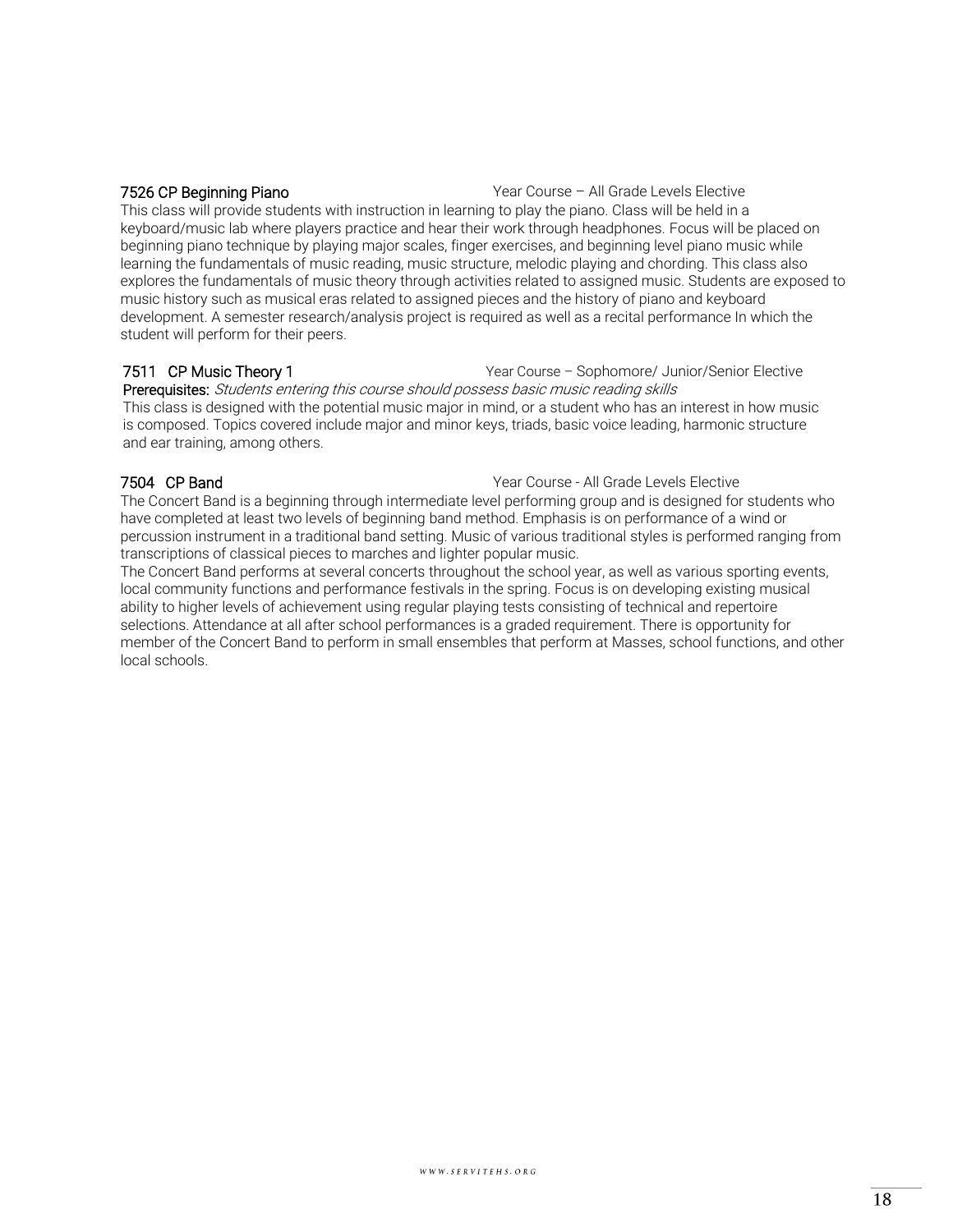## <span id="page-18-0"></span>WORLD LANGUAGES DEPARTMENT

### Spanish

6101 CP Spanish 1 Year Course – Required for graduation 6151 HP Spanish 1 Year Course - HP emphasizes practical application of the language, through a greater intensity of writing, reading, listening, and speaking.

Prerequisite: Honors Placement or successfully pass a challenge test.

Spanish 1 is an introductory course. Elementary grammar and vocabulary will be stressed. Emphasis will be placed on reading, writing, and speaking the language. Hispanic culture will be explored and discussed.

| 6301 CP Spanish 2 | Year Course - Required for graduation                                      |
|-------------------|----------------------------------------------------------------------------|
| 6351 HP Spanish 2 | Year Course - HP emphasizes practical application of the language, through |
|                   | a greater intensity of writing, reading, listening, and speaking.          |

Prerequisites: Superior grades in Spanish 1 and teacher recommendation.

Spanish 2 continues the basic principles and introduces more patterns that are grammatical. Emphasis will be on reading for comprehension and oral expression. Students continue their study of the Hispanic culture.

| 6401 CP Spanish 3 | Year Course - Required for graduation                                      |
|-------------------|----------------------------------------------------------------------------|
| 6451 HP Spanish 3 | Year Course - HP emphasizes practical application of the language, through |
|                   | a greater intensity of writing, reading, listening, and speaking.          |

Prerequisites: Superior grades in Spanish 2 and teacher recommendation.

Spanish 3 continues the basic principles and introduces more grammatical patterns with emphasis on the written and spoken language. Hispanic history and literature comprise the basis of compositions and discussions.

6461 HP Spanish 4 Year Course - HP emphasizes practical application of the language, through a greater intensity of writing, reading, listening, and speaking.

Prerequisites: Superior grades in Spanish 3 and teacher recommendation.

HP Spanish 4 have more of an emphasis on the spoken language as well as composition and literature.

#### 6481 AP Spanish Language Year Course

Prerequisite: Approval by the instructor based on grades and aptitude in writing, reading, and speaking Spanish

This is an intensive course in Spanish with an emphasis on the study of Spanish structure. There is additional work in composition and Hispanic culture. Class work includes preparation for the AP Examination in May.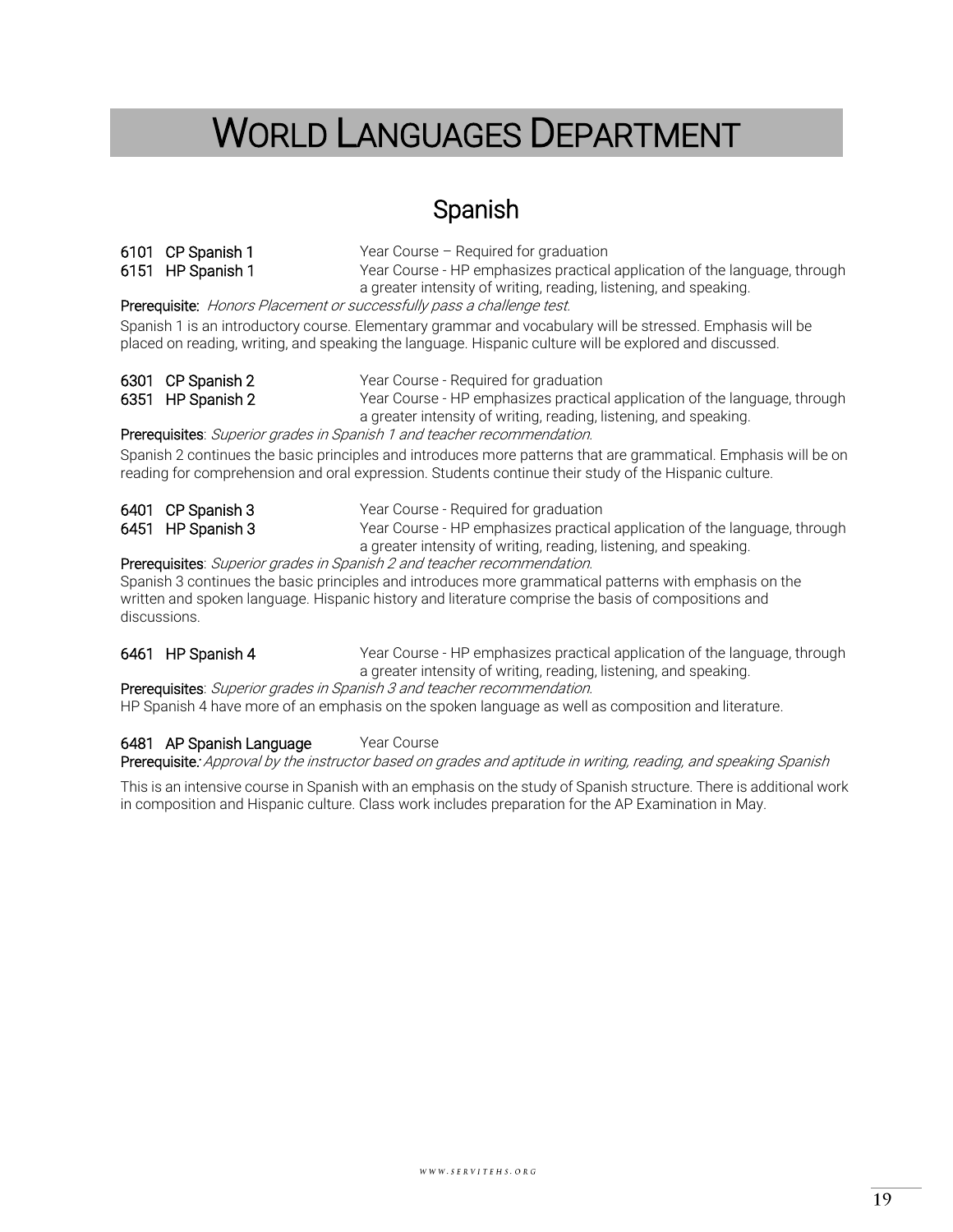## French

6202 CP French 1 Year Course - Required for graduation

6252 HP French 1 Year Course - HP emphasizes practical application of the language, through a greater intensity of writing, reading, listening, and speaking.

Prerequisite: Honors Placement or successfully pass a challenge test.

An introductory course in reading, writing and speaking French, emphasizes the rudiments of French pronunciation as well as elementary grammar and vocabulary. It includes an introduction into French culture.

| 6302 CP French 2 | Year Course - Required for graduation                                      |
|------------------|----------------------------------------------------------------------------|
| 6352 HP French 2 | Year Course - HP emphasizes practical application of the language, through |
|                  | a greater intensity of writing, reading, listening, and speaking.          |

Prerequisites: Superior grades in French 1 and teacher recommendation

The course continues the principles of French 1. It introduces students to more complex grammatical patterns, including compound tenses, concordance of tenses, and uses of the subjunctive.

| 6402 CP French 3 | Year Course - Required for graduation                                      |
|------------------|----------------------------------------------------------------------------|
| 6452 HP French 3 | Year Course - HP emphasizes practical application of the language, through |
|                  | a greater intensity of writing, reading, listening, and speaking.          |

Prerequisites: Superior grades in French 2 and teacher recommendation

French 3 is a complete review of all grammar for the intermediate to advanced French student. There is oral discussion of literary selections. Stress is given to French culture, history, and influence in the world

6462 HP French 4 Year Course - HP emphasizes practical application of the language, through a greater intensity of writing, reading, listening, and speaking.

Prerequisites: Superior grades in French 3 and teacher recommendation

Continuation of French 3, with an emphasis on French Literature, oral discussion, and writing

### 6484 AP French **Year Course**

Prerequisite for AP French: Teacher approval, based on grades and aptitude in French

This is an intensive course in French with an emphasis on the study of French Literature. Additional work in composition, grammar, and preparation for the AP examination is required.

### American Sign Language

6307 CP American Sign Language 1 Year Course – Required for graduation

An introductory course in elementary grammar principles and basic vocabulary. Emphasis is placed on the receptive and expressive skills. This course also presents an introduction of Deaf culture and history. Pending UC/CSU Approval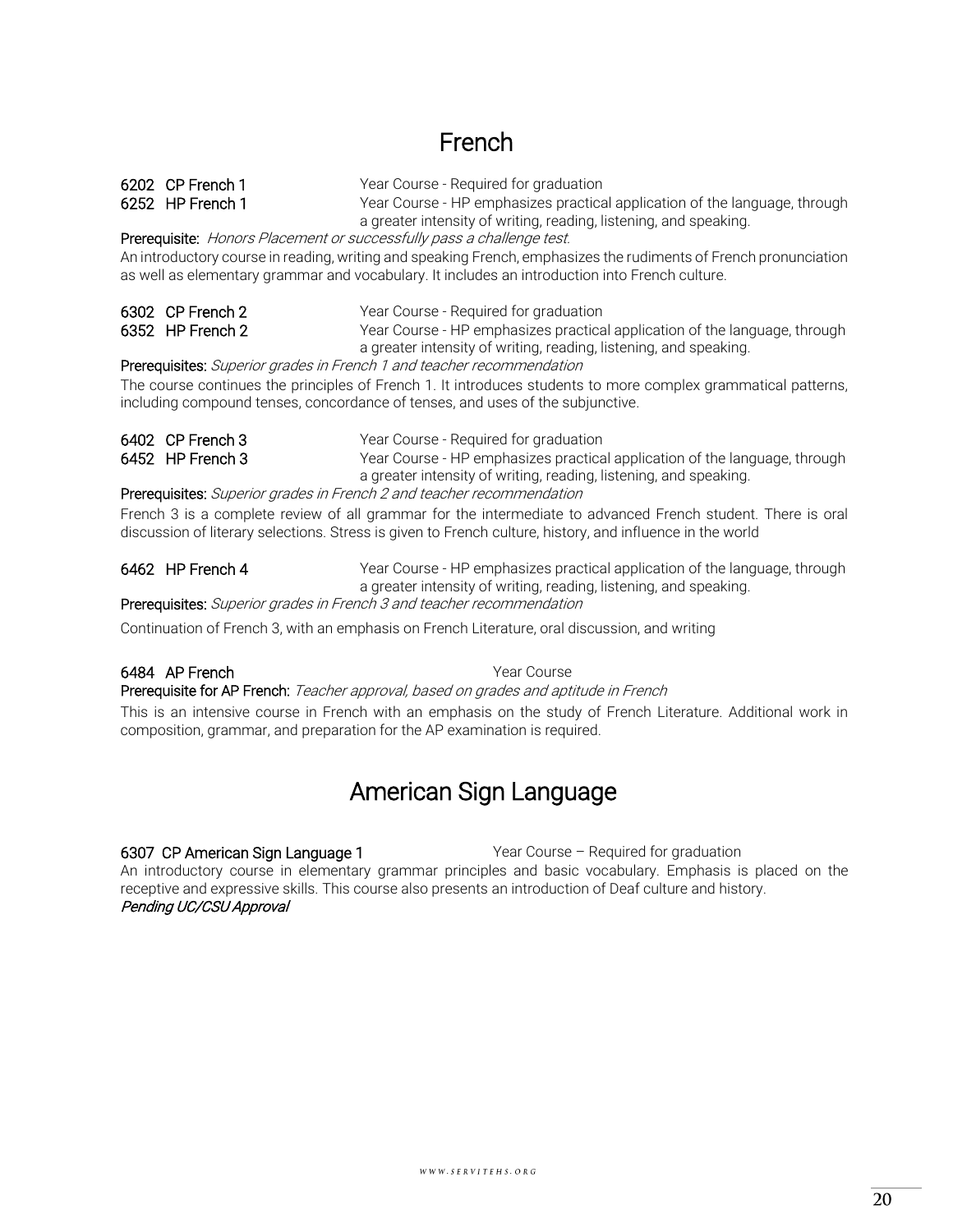## Latin

6253 HP Latin 1 Year Course - Required for graduation

Latin 1 is an introductory language course.

Elementary instruction of classical Latin grammar, vocabulary, and syntax allow students to begin to read simple and compound sentences, as well as write them. This progression also allows students to read longer prose and poetry passages. Chapters 1-20 of *Wheelock's Latin Grammar* are covered within the first year. Students are also introduced to Roman culture.

|                                                                | 6303 CP Latin 2 | Year Course - Reguired for graduation |  |  |
|----------------------------------------------------------------|-----------------|---------------------------------------|--|--|
|                                                                | 6353 HP Latin 2 | Year Course                           |  |  |
| Prerequisites: Superior grades in Latin I and teacher approval |                 |                                       |  |  |

6403 CP Latin 3 Year Course - Required for graduation

Prerequisite: C- or better in second semester of Latin 2.

The third year of Latin for non-honor students gives the student a chance, after the rigorous work of Latin 1 and 2, to read some of the greatest passages of Latin Poetry and Prose.

6483 AP Latin Vergil Year Course

Prerequisite: Superior grades in Latin courses and teacher approval. The Advance Placement of Latin 3 course in Vergil consists primarily in reading and studying in Latin major portions

of Books I, II, IV, VI, X, and XII of the Aeneid. This course is designed to promote in the student the ability to translate accurately, to interpret critically, and to scan Latin hexameter verse.

### 6455 HP Latin 4 Year Course

Prerequisite: C- or better in second semester of Latin 3.

The fourth year of Latin for honor students gives the student a chance, after the rigorous work of Latin 1, 2, and 3, to read some of the greatest passages of Latin Poetry and Prose.

### Ancient Greek

6501 Ancient Greek 1 Year Course – Sophomore/ Junior/Senior Elective

Ancient Greek is a course designed to expose and immerse a student to Homeric Greek at a moderate rate. The student will experience vocabulary, grammar, and syntax that will allow him to read and write simple sentences, as well as compound and some complex sentences in Homer (*Iliad* and *Odyssey*); students will memorize passages of Homer's *Iliad* and *Odyssey* in the target language and be prepared for recitation (Book 1 Iliad); students will learn to compose English sentences into Homeric Greek. Each student will be exposed to the concepts of Homeric culture, epic poetry, Hellenic warfare and their influence(s) in the Western World through the reading of selections of the *Iliad* and *Odyssey* in translation. This class is designed to supplement student's interests in the ancient world (Latin, History of Warfare: Ancient) by focusing on the Greek language and English's indebtedness to Hellenic cultural and linguistic models. All students are expected to take the National Greek Exam and the Medusa National Mythology Exam (offered in the spring semester).

### This course is not UC/CSU approved.

6502 Ancient Greek 2 (Honors) Year Course - Sophomore/ Junior/Senior Elective

Ancient Greek 2 is a continuation of Ancient Greek 1; it is designed to further expose and immerse a student to Homeric Greek at a moderate rate. And the student will experience even more vocabulary, grammar, and syntax that will allow him to read and write complex sentences, as well as complex-compound sentences in Homer (*Iliad* and *Odyssey*); students will memorize passages of Homer's Iliad and Odyssey in the target language and be prepared for recitation (Bk 22); students will learn to compose English sentences into Homeric Greek. Again, each student will be exposed to the concepts of Homeric culture, epic poetry, Hellenic warfare and their influence(s) in the Western World through reading of selections of the *Iliad* and Odyssey in translation. Since students in Greek 2 will have been exposed to Greek 1, Homeric Greek 2 students will be asked to prepare minilectures on Homeric subjects for presentation to class, furthering the depth and understanding of Homer's significance to Western Poetry and martial prowess. All students are expected to take the National Greek Exam and the Medusa National Mythology Exam (offered in the spring semester). This course is not UC/CSU approved.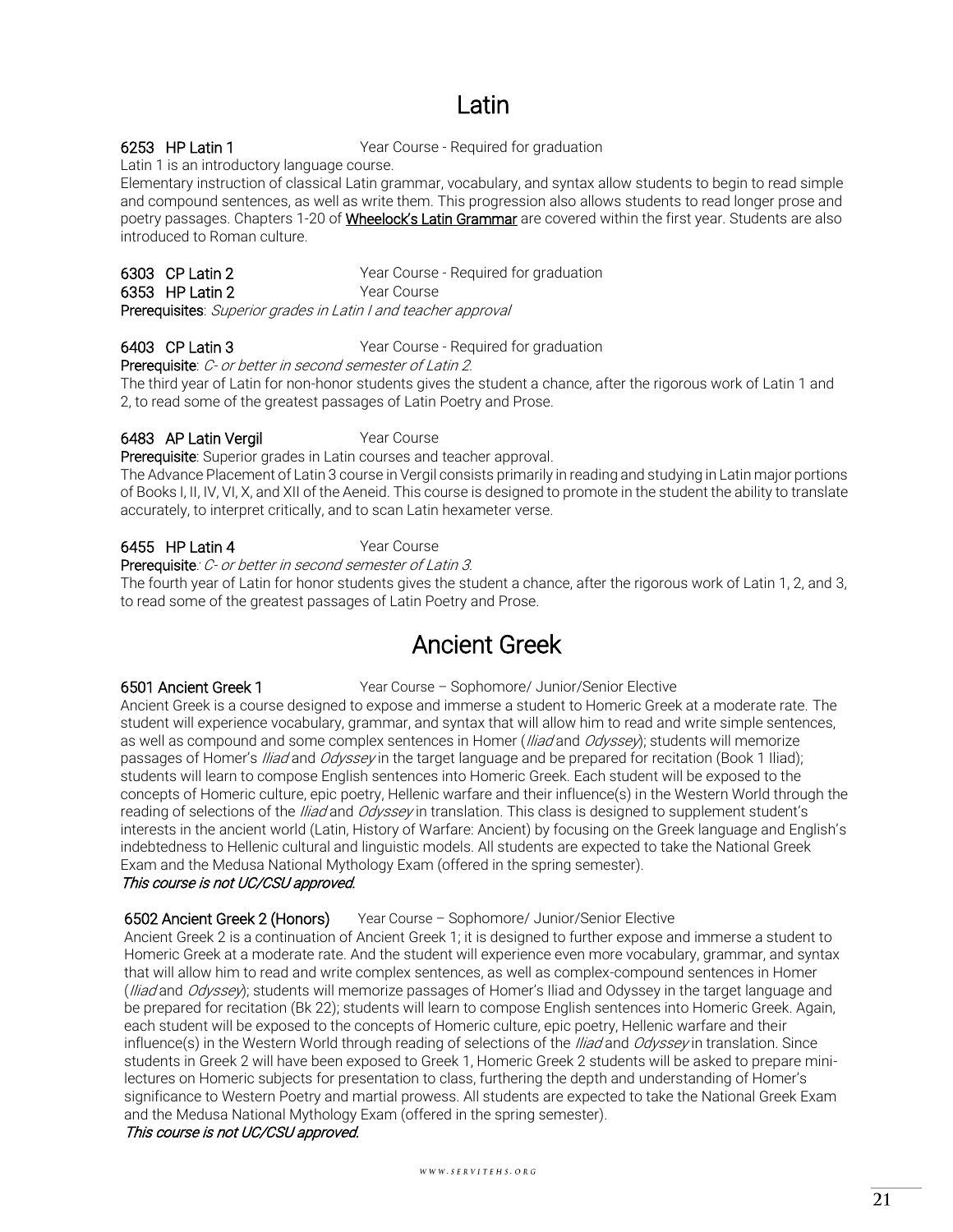### Mandarin

6254 HP Mandarin 1 Year Course – All Grade Levels Elective

Prerequisite: This introductory course is considered a very rigorous course and is open to students who were placed in honors.

Mandarin 1 us an introductory course for non-Chinese speaking who until now have had little in-depth exposure to the intricacies of Mandarin Chinese language and Chinese culture. The main objective of Mandarin 1 is to develop a strong foundation in the Mandarin Chinese language in four aspects: speaking, listening, reading and writing. Focus will be given in the students speaking and listening skills, pronunciation, and proper grammar usage in high-frequency common communicative settings, such as introductory greetings, family descriptions, time, hobbies, and home etiquette. Students will also be able to accurately write and depict Chinese characters (Hanzi), effectively develop their phonetic understanding of Hanyu pinyin and begin to associate the tonal qualities of Mandarin Chinese into their pronunciation.

6304 CP Mandarin 2 Year Course – Sophomore/ Junior/Senior Elective 6354 HP Mandarin 2 Year Course - HP emphasizes practical application of the language, through a greater intensity of writing, reading, listening, and speaking

#### Prerequisite: Grades and teacher recommendation

This course will continue to introduce students to the proper and effective study of the Mandarin language. The course will reinforce and expand upon the phonetics, morphology, grammar and syntax introduced during year one. This course emphasizes the five major areas of language learning: speaking, listening, reading, writing, and typing. By the end of the course, students will have mastered a variety of conversational topics in Mandarin, e.g. transportation, food and drink, weather and travel, shopping, health and sickness, and summer activities. The course will put most emphasis on students' speaking and listening with a majority of time spent on conversational drills. There will also be a strong focus on recognizing individual ideograms, identifying their meaning while being able to read and pronounce them correctly.

| 6404 CP Mandarin 3 | Year Course - Sophom     |
|--------------------|--------------------------|
| 6454 HP Mandarin 3 | Year Course - HP emph    |
|                    | through a grapher intone |

hore/ Junior/Senior Elective asizes practical application of the language, through a greater intensity of writing, reading, listening, and speaking

#### Prerequisite: Grades and teacher recommendation

Mandarin 3 is a one-year course that is designed for the students who have already completed level 2 Mandarin Chinese at Servite High School, or who can demonstrate that they have acquired knowledge of the language to the required level. This course will develop students' ability to clarify and ask for and comprehend clarification; express and understand opinions; narrate and understand narration in the present, past, and future; and understand the Chinese culture. Throughout the course, students develop their listening, speaking, reading and writing skills across the three communicative modes: interpretive, interpersonal, and presentational, and the five goal areas: communication, cultures, connections, comparisons, and communities.

6464 HP Mandarin 4 Year Course - HP emphasizes practical application of the language, through a greater intensity of writing, reading, listening, and speaking

#### Prerequisite: Grades and teacher recommendation

HP Mandarin 4 is a one-year course that is designed for the students who have already completed level 3 Mandarin Chinese at Servite High School, or who can demonstrate that they have acquired knowledge of the language to the required level. This course will develop students' ability to clarify and ask for and comprehend clarification; express and understand opinions; narrate and understand narration in the present, past, and future; and understand the Chinese culture. Throughout the course, students develop their listening, speaking, reading and writing skills across the three communicative modes: interpretive, interpersonal, and presentational, and the five goal areas: communication, cultures, connections, comparisons, and communities.

6486 AP Chinese Language Year Course - HP emphasizes practical application of the language, through a greater intensity of writing, reading, listening, and speaking

### Prerequisite: Grades and teacher recommendation

This AP Chinese Language and Culture course is designed to refine students' proficiency skills in listening, speaking, reading, and writing while expanding the range of vocabulary and grammar points within six important and challenging units: China's Holidays, A Trip to Yunnan, Gender Equality, Environmental Protection and Energy Conservation, China's History, and The World is Getting Smaller. The study of these units will provide students with opportunities to practice interpretive, interpersonal, and presentational skills within practical, interesting, and authentic contexts. Both the teacher and students use Chinese exclusively in class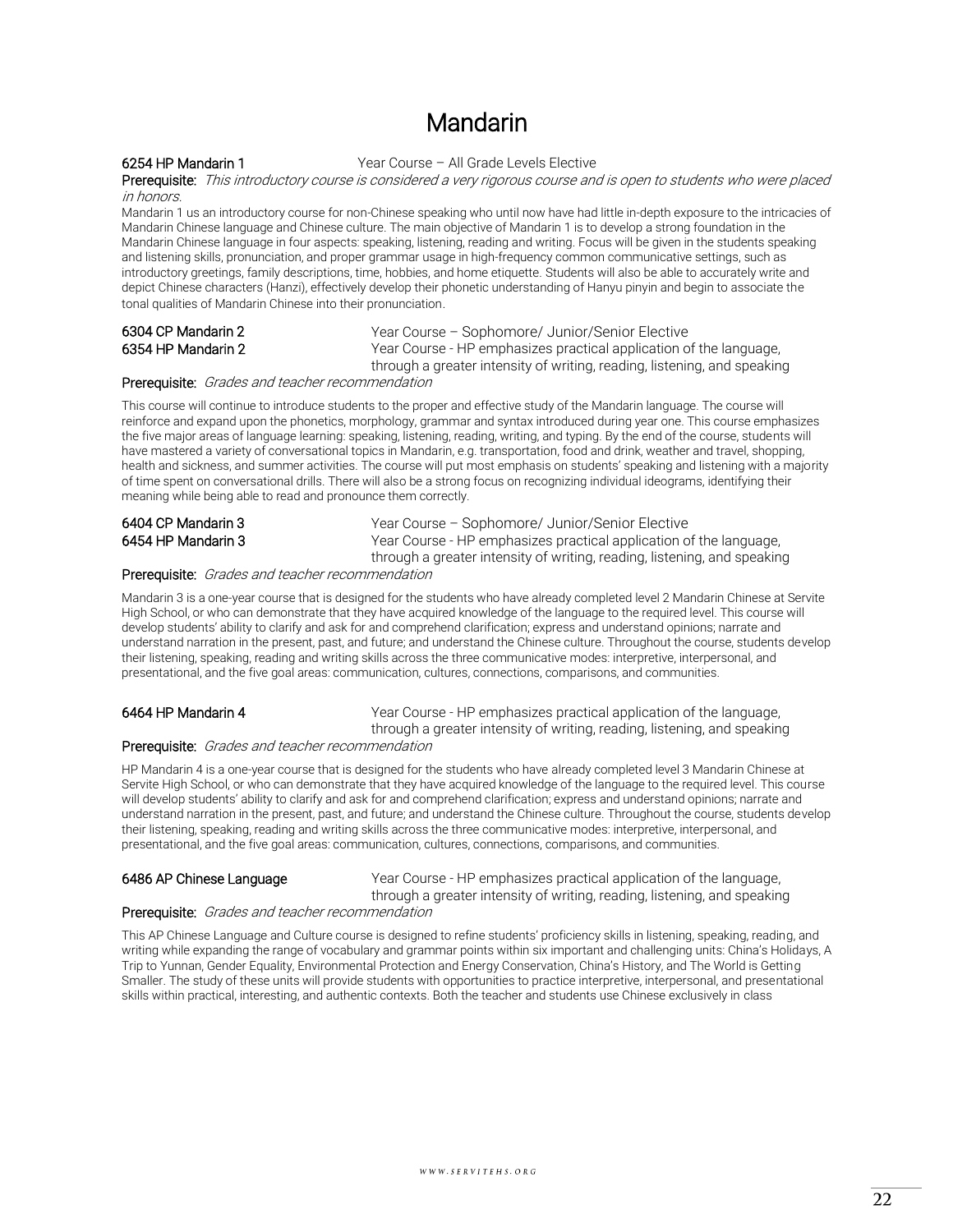## MINIMUM REQUIREMENTS FOR ADVANCEMENT

MATHEMATICS DEPARTMENT

<span id="page-22-0"></span>1. Students who take HP Algebra 1 with a grade of B- or above (or CP Algebra 1 with a grade of A- or above) may

take Geometry in the summer.

2. MDTP Diagnostic tests are given at the end of the 3<sup>rd</sup> quarter to help determine student placement for the following school year.

3. In order for a student to be considered eligible for the following mathematics course, he must earn a grade of C- or higher in the second semester. (For example, a student must earn a C- in Algebra 1 second semester to go on to Geometry; a student must earn a C- or higher to move on to Pre-Calculus. If a student does not earn the minimum grade required to move on, he will have to remediate that course in summer school.

**3100 CP Pre-Algebra** Manuscription of the Year Course - Required for graduation

The Pre-Algebra course is to serve as a bridge between junior high mathematics and classic Algebra. This course will build a foundation of algebraic concepts through the use of number sense, problem-solving, and algebraic processes. Core topics to strengthen through this course will include algebraic expressions, linear equations, polynomials, factoring, inequalities, geometry, statistics, and graphing.

### **3101 CP Algebra 1** Mateural CP Algebra 1 Mateural CP Algebra 1 Mateural Press, Negative Algebra 2016 **3151 HP Algebra 1** Mateurse 1 Mateurse 1 Mateurse 1 Mateurse 1 Mateurse 1 Mateurse

This course relies heavily on the four basic mathematics operations developed previously in Pre-Algebra. Extend those operations to positive and negative numbers. Emphasis is placed on the solving of equations, factoring polynomials and simplifying radicals. Also strong emphasis is placed on problem solving using equations and word problems.

## **3251 HP Geometry Community** Year Course

**3201 CP Geometry COULCE 2018 COULCE 2018** Year Course - Required for graduation

Beginning with the study of basic figures of geometry, this course emphasizes the development of students' understanding of the nature of two column proofs and deductive reasoning. Trigonometry emphasizes an understanding of the principles and definitions of trigonometry. Calculators will be used throughout the course.

#### 3230 CP Algebra 2 Year Course - Required for graduation - Juniors Algebra 2 is a second year course, which covers quadratic equations and their graphs, radicals, rational expressions, exponents, logarithms. Emphasis is placed on problem solving.

## 3133 HP Algebra 2 / Trigonometry The State Course – Freshmen - Junior

3301 CP Algebra 2 / Trigonometry **Year Course – Junior requirement for graduation** 

Algebra 2 is a second year course, which covers quadratic equations and their graphs, radicals, rational expressions, exponents, logarithms and an introduction to trigonometry. Emphasis is placed on problem solving.

### 3407 CP College Algebra and Trigonometry Year Course - Junior/Senior Elective

A course that incorporates all topics of Algebra 2 with an emphasis on real, rational, and exponential functions and also emphasizes an understanding of the principles and definitions of trigonometry. Calculators will be used throughout the course.

**3318 CP Pre-Calculus** Mateur Course - Sophomore/Junior/Senior 3358 HP Pre-Calculus **The Calculus** And The Mean Mean Course – Sophomore/Junior/Senior

Pre-Calculus prepares the student for college-level calculus. Students learn polynomial, rational, exponential, and logarithmic, trigonometric functions, and their graphs.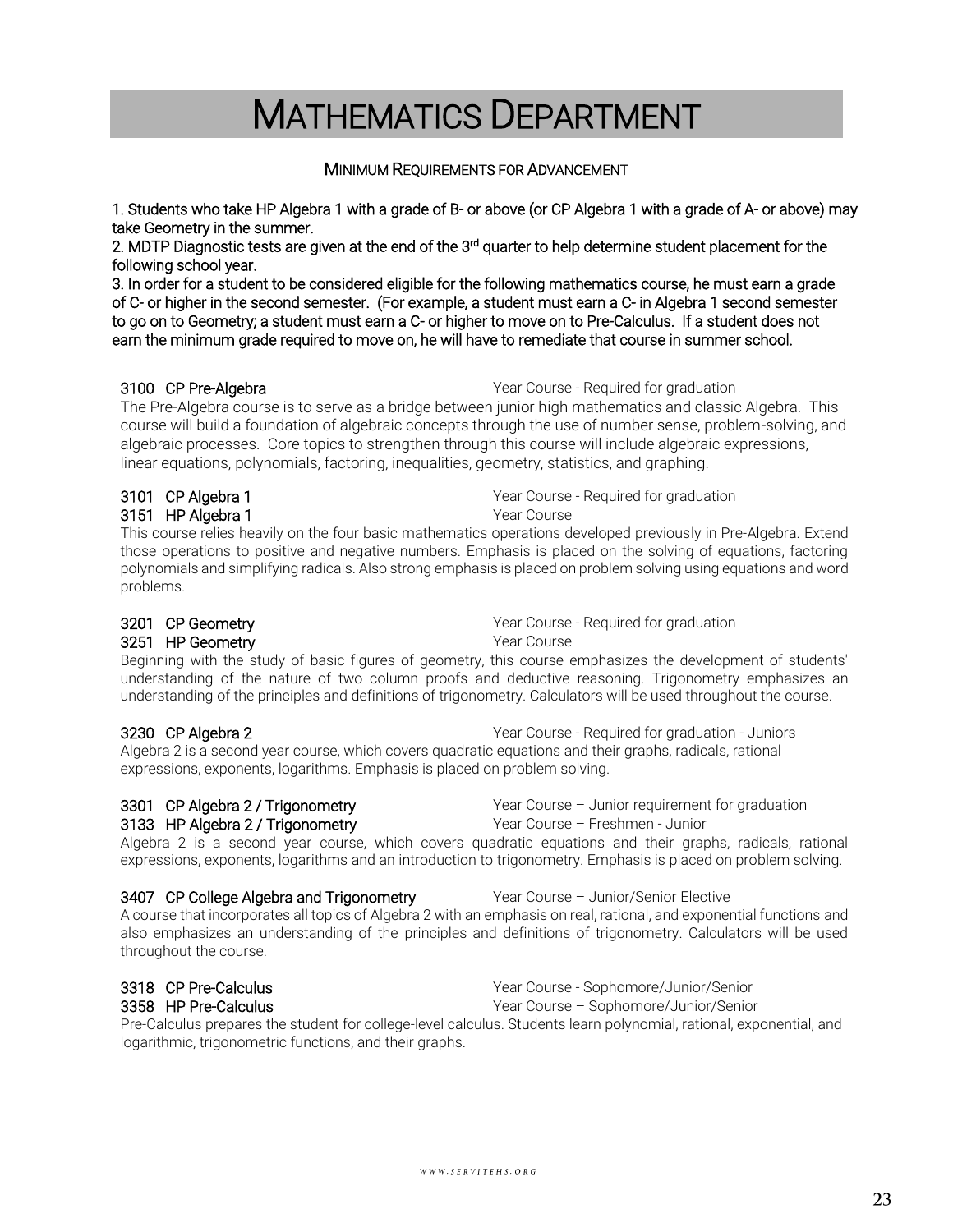3487 AP Statistics **The Statistics Vear Course – Junior/Senior Elective** 

Prerequisite: A/B in an Algebra 2 course as well as A/B in English

This course discusses the science of statistical estimation with a focus on understanding fundamental statistical measures. Methods of exploring, quantifying, and classifying data, planning a study, current applications, anticipating patterns and interpretation of the validity of statistical inference are covered. Advanced Placement students will be prepared for the AP Exam in May.

#### 3409 CP Calculus Year Course – Junior/Senior Elective

This course explores differential and integral calculus with emphasis placed on method and application.

3489 AP Calculus AB Year Course – Junior/Senior Elective

This course includes in-depth study of calculus topics in preparation for the Advanced Placement Calculus AB examination.

3499 AP Calculus BC **The Course - Senior Elective** Year Course - Senior Elective

This is a second year course in calculus for those students who have one year of calculus. Emphasis is on material covered in the Advanced Placement Calculus BC examination.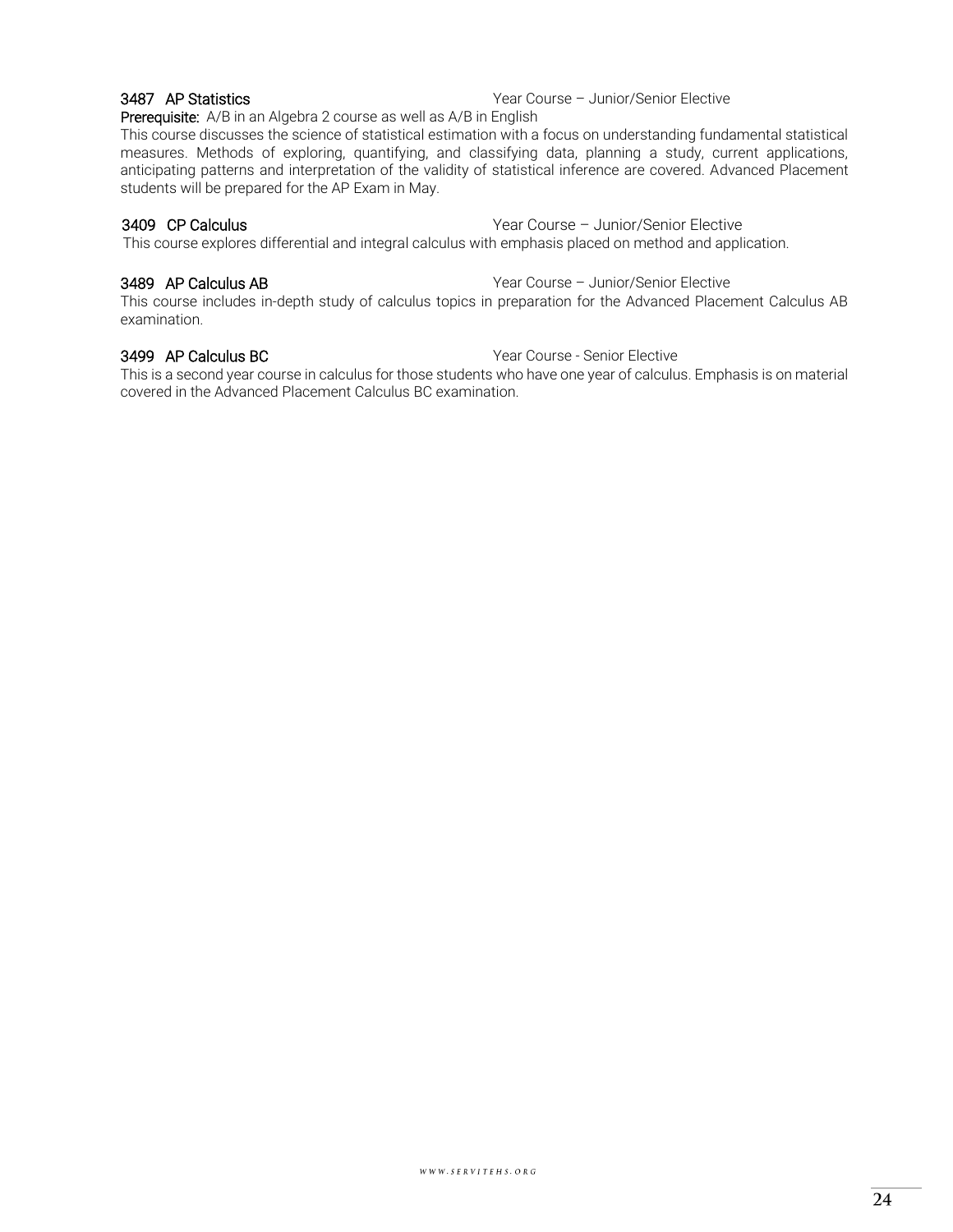## COMPUTER SCIENCES

#### <span id="page-24-0"></span>9506 Computer Apps (9) Semester Course - Freshmen course required for graduation Each student will develop, through research, simulation, and portfolios, a thorough understanding of Computer Applications. The course studies the history of computers, networking, multimedia, World Wide Web, computer components, operating systems, and ethics. It will also offer a hands-on experience using applications included in Microsoft Office 2007 and Google. These applications include presentation software, word processing, spreadsheet development, and multi-media presentations.

#### This course is not UC/CSU approved

#### 9517 CP Intro to Computer Science The State of Year Course – Freshmen/Senior Elective Computer Science Essentials introduces students to the world of computer science. Initially students are taught fundamental concepts that will allow them to understand how to build programs. Students are introduced to coding via a block based coding language. After learning core coding concepts on blocks students will then transition to the text based coding language Python. Throughout the course students will work in groups to build communication and collaborative skills needed in the software industry. After completing the course students should be able to understand fundamental computer science concepts, read pseudo code, and develop programs with block code as well as Python

#### 9586 AP Computer Science Principles **Year Course – Sophomore/Junior/Senior Elective**

Prerequisite: 3.0 weighted academic GPA and completion of Algebra 1 AP Computer Science Principles offers a multidisciplinary approach to teaching the underlying principles of computation. The course will introduce students to the creative aspects of programming, abstractions, algorithms, large data sets, the Internet, cybersecurity concerns, and computing impacts. AP Computer Science Principles also gives students the opportunity to use current technologies to create computational artifacts for both selfexpression and problem solving. Together, these aspects of the course make up a rigorous and rich curriculum that aims to broaden participation in computer science

9587 AP Computer Science A **Year Course - Junior/Senior elective** 

Prerequisite: 3.2 weighted academic GPA and completion of Geometry This course prepares the student for the Advanced Placement Examination. Programming using the Java language is stressed. Emphasis is placed on advanced data structures.

### 9585 CP Cyber Security **Canadian Security** Year Course – Senior Elective

### Prerequisite: Computer Science Pathway or teacher approval

Cyber Security ends the computer science pathway at Servite. It aims to provide a general overview and introduction to the field of cyber security. Students will use their previous three years of computer science knowledge to learn about fundamental industry concepts including physical security, operating systems security, malware, network security, web security, and cryptography. After completing this course a student will have a solid foundation of cyber security concepts to build on in university as well as the tools necessary to protect themselves and their families online.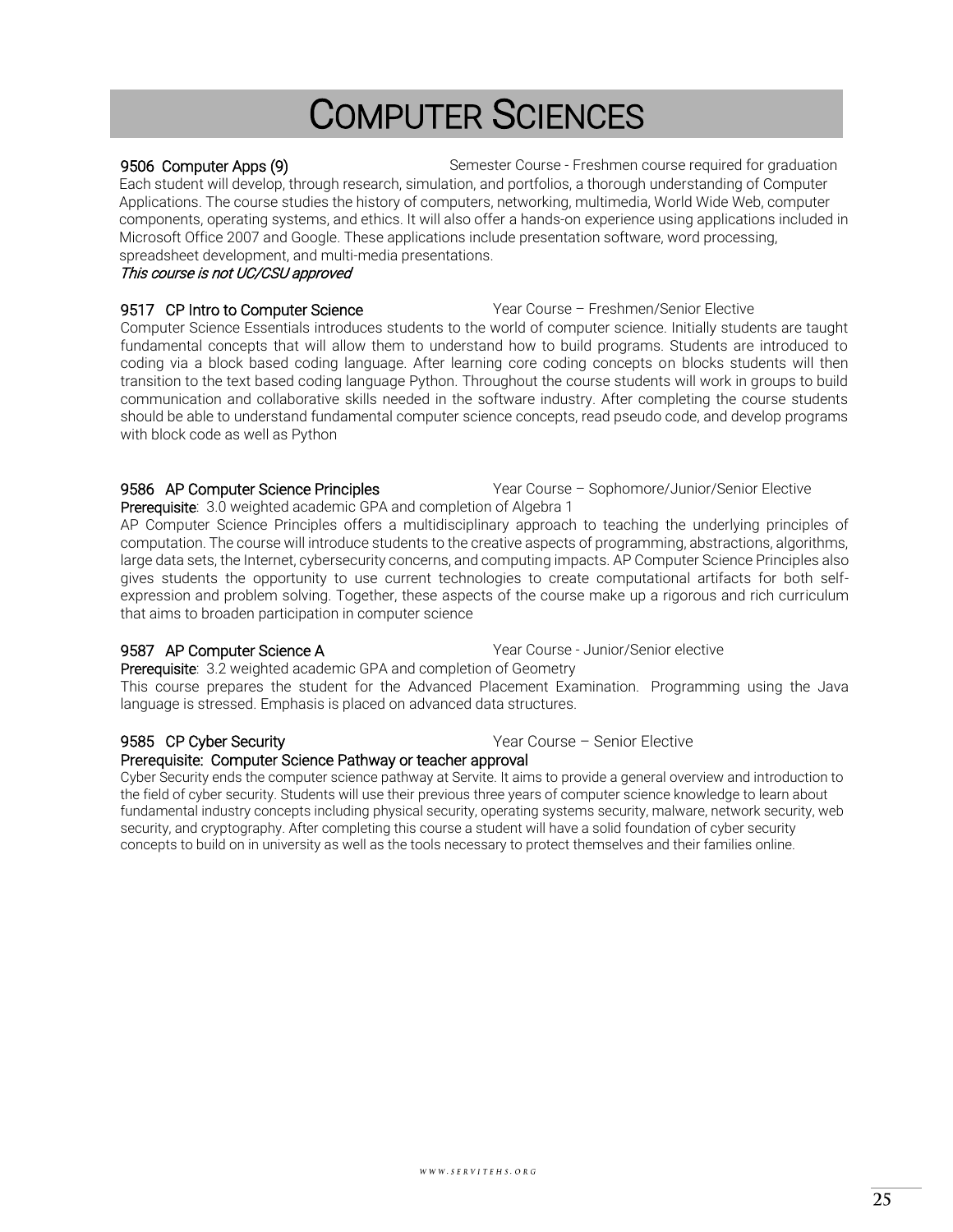## SCIENCE DEPARTMENT

Prerequisites: Selection for Honors track

<span id="page-25-0"></span>**4201 CP Biology We are absolute that Course A Proportional Proportional Proportional Proportional Proportion** 4151 HP Biology **Year Course – Freshmen** 

This introductory laboratory science course covers the basic concepts of biology. Topics included in class study are cell structure, chemistry of the cell, genetics, and classification and in-depth comparisons of living organisms.

### 4384 AP Biology Year Course

Prerequisites: Honors (HP) Biology and Honors (HP) Chemistry with a B- or better, or department approval.

A second year biology course for honors level science students. Students should have previously taken honors biology and honors chemistry. This course provides students with the framework, factual knowledge, and analytical skills necessary to deal critically with the rapidly changing science of biology. Topics include molecules and cells, heredity and evolution including molecular genetics, the diversity of organisms, structure, and function of plants, animals, and ecology. The class will facilitate the student's preparation for the AP exam.

4301 CP Anatomy & Physiology The Mateur Sear Course – Sophomore/Junior/Senior Elective

Prerequisite: One year of laboratory science.

This is an in-depth laboratory science course specializing in the structure and functions of the human life systems.

#### 4303 CP Physical Science The Matter of Matter Vear Course – Sophomore/Junior/Senior Elective

Physical Science is an in-depth laboratory course designed to help the student survey the realm of physics, chemistry, earth science, and astronomy. The fundamental components of the physical world are studied. The course is structured to combine lecture, discussion, demonstration, and student laboratory exercises. A student with a grade of C or better in chemistry or physics is not permitted to enroll in this course.

### This course is not a UC approved lab science.

4311 CP Marine Biology The Source – Sophomore/Junior/Senior Elective Prerequisite: Completion of Biology with a grade of C or better.

This course studies organisms that live in the ocean and their interactions. Topics include chemical and physical features of the ocean, invertebrates, fish, mammals, ecology, and ecosystems native to the marine environment. The course will include two weekend field trips.

4302 CP Chemistry Year Course - Junior/Senior Elective

Prerequisites: Completion of Algebra 1 with a C- or better 4352 HP Chemistry Year Course – Sophomore/Junior/Senior Elective for

approved students.

Prerequisites: grade of B- or better in HP Biology and Algebra I and completion or concurrent enrollment in Algebra II

Chemistry is a laboratory science course to familiarize the student with the study of elements, compounds, mixtures, and reactions. The course is structured to combine lecture, demonstration, and student laboratory exercises.

4485 AP Chemistry Year Course –Junior/ Senior Elective

Prerequisites: Minimum of "B" grades in HP Chemistry and Algebra 2 and department approval.

Advanced Placement Chemistry is a second year course in chemistry for honors level science students. Students should have previously taken honors biology and honors chemistry. Advanced Placement (AP) Chemistry is an intensive laboratory course requiring mastery of the material of a college-level chemistry course. The class will facilitate the student's preparation for the AP exam in May.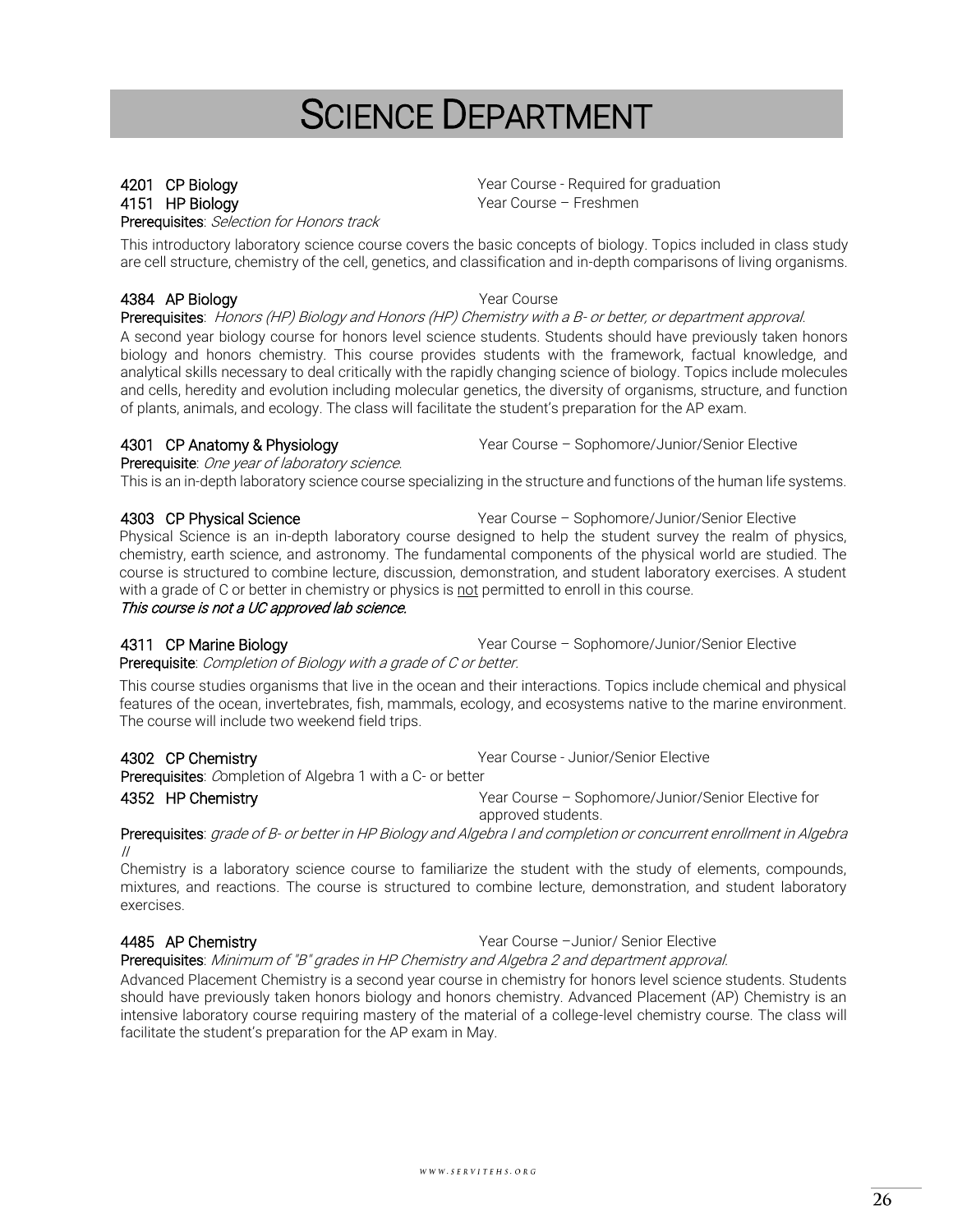**4487 AP Environmental Science** The Manus Year Course – Junior/ Senior Elective

#### Prerequisites: Minimum of "B" grades in HP Chemistry and Algebra 2 and department approval.

The goal of the AP Environmental Science course is to provide students with the scientific principles, concepts, and methodologies required to understand the interrelationships of the natural world, to identify and analyze environmental problems both natural and human-made, to evaluate the relative risks associated with these problems, and to examine alternative solutions for resolving or preventing them.

#### **4405 CP Physics** The Course – Senior Elective Vear Course – Senior Elective

Prerequisites: A minimum of B- in Algebra 2 and a C or above in any level of Chemistry or Teacher approval.

4455 HP Physics Year Course – Junior/Senior Elective

Prerequisites: Concurrent enrollment in Pre-Calculus or higher in math and GPA 3.0 +. This course is open to juniors at the HP level only.

Physics is a laboratory science course, which explores mechanics, wave motion, electricity and magnetism, light and optics, and modern physics. Course work includes lectures, demonstrations, video programs and computer/ laboratory exercises.

#### 4486 AP Physics C: Mechanics Year Course - Senior Elective

Prerequisites: HP Physics with a grade of C or higher or teacher approval. Concurrent enrollment in a Calculus course plus approval of the Calculus and AP Physics instructors.

Physics is a laboratory science course, which explores mechanics, wave motion, electricity and magnetism, light and optics, and modern physics. Course work includes lectures, demonstrations, video programs and computer/ laboratory exercises. AP Physics is a more intensive course. The class will facilitate the student's preparation for the AP exam in May.

## PHYSICAL EDUCATION AND HEALTH

<span id="page-26-0"></span>9103 Health Semester Course - Freshmen course required for graduation

The health course provides instruction in the basic areas of health. Emphasis is placed on mental health, human sexuality, disease, fitness, safety, drugs, alcohol, and tobacco.

### This course is not UC/CSU approved

8101 Physical Education **Property Account Property** Year Course - Freshman course required for graduation Physical Education is a basic introductory course with emphasis on meter learning and fitness development. Also instructs students in team and individual sports with in-class competition. This course is not UC/CSU approved

8501 CP Sports Medicine 1 The Sports of the Space of Sear Course – Sophomore/Junior/Senior Elective Prerequisite: Health, C or better in Biology/Honors Biology (or concurrent enrollment in Biology), instructor's approval, Anatomy/Physiology preferred but not required.

Sports Medicine covers the anatomy and physiology of the human body. It also covers first aid, CPR, nutrition, and strength and conditioning. All topics will be covered with relation to sports and injuries that occur in athletic competition. Prevention, Recognition, Assessment, Evaluation and Treatment of athletic injuries are a strong area of focus. Laboratory assignments are given to aid in the teaching of these topics. Students are also required to work hours (10 hours per semester) in the athletic training room of our high school to get a hands-on approach into sports medicine. At the end of this course, the student will be first aid and CPR certified. (Lab fee for F.A./CPR).

8502 Sports Medicine 2 **Year Course – Sophomore/Junior/Senior Elective** 

Prerequisites: Sports Medicine & Teacher approval

**Please note:** This course is designated as a <sup>gh</sup> period class to be taken after school.

This course will cover the concepts learned in Sports Medicine more extensively. A lab will be required. Students will be required to work some athletic events.

#### This course is not UC approved.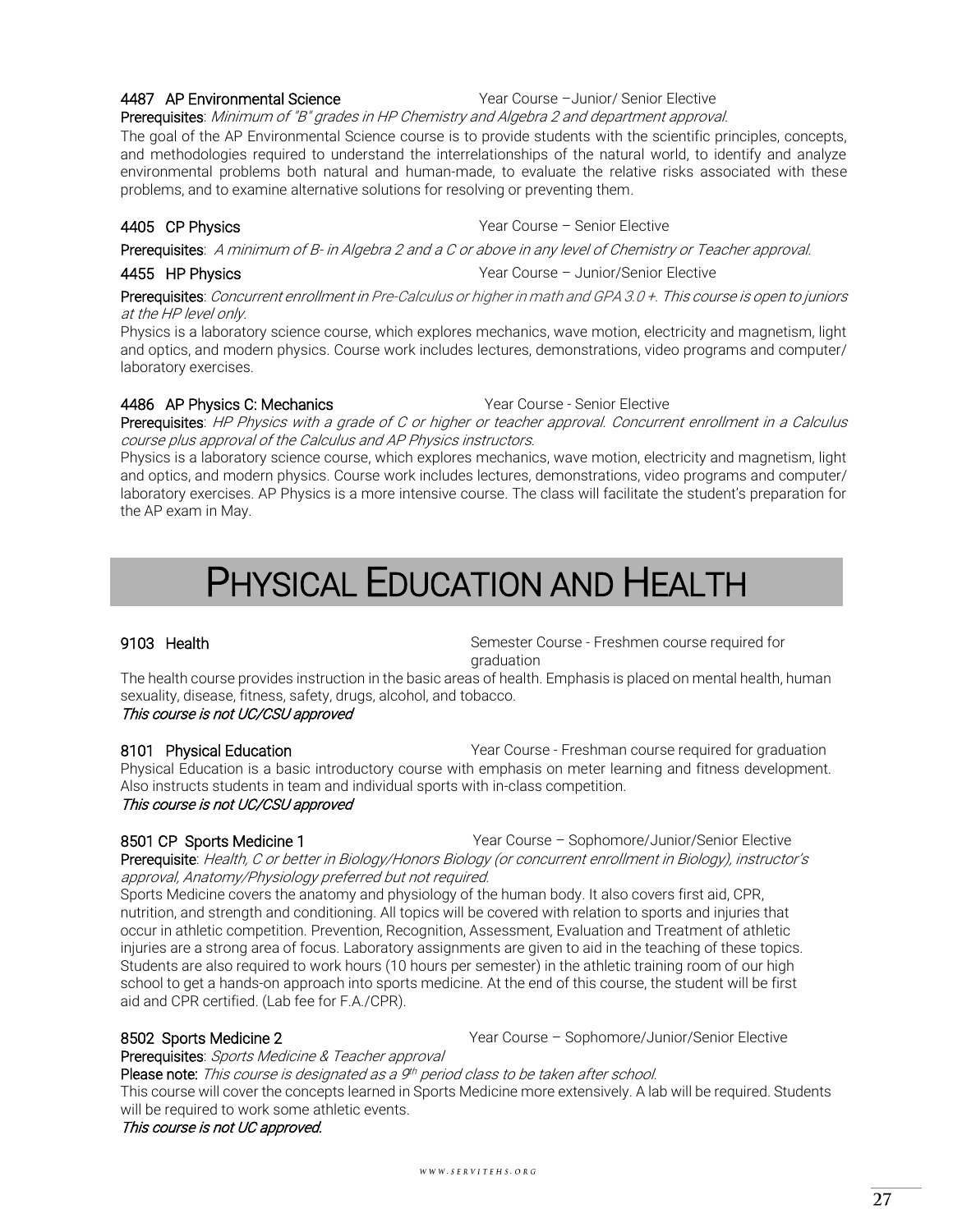### $WWW.SERVITEHS. ORG$

# SOCIAL STUDIES DEPARTMENT

### 5559 HP World History **With Course** Year Course

Prerequisite: 3.3 weighted academic GPA & A or B in CP or HP English 1 This course is designated for students in the ninth grade. They will study major turning points that shaped the modern world, from the late eighteenth century through the present, including the cause and course of the two world wars. They trace the rise of democratic ideas and develop an understanding of the historical roots of current world issues, especially as they pertain to international relations. They extrapolate from the American experience that democratic ideals are often achieved at a high price, remain vulnerable, and are not practiced everywhere in the world. Students develop an understanding of current world issues and relate them to their historical, geographic, political, economic, and cultural contexts. Students will comparatively examine a variety of cultures and how these cultures have related to one another throughout history. Students consider multiple accounts of events in order to understand international relations from a variety of perspectives.

#### Prerequisite: 3.8 weighted academic GPA & A or B in HP English 1 or A in CP English 1 Study of the earliest civilizations to the present, with emphasis on the period after 1000 A.D. World Civilizations and Cultures are included in the course with major emphasis on non-European civilizations. Students are prepared for the AP World History Exam given in May. Student enrolled in AP World History course may receive concurrent college credits based on grades and performance from Cal State University Fullerton. Can be taken in lieu of required CP/HP World History.

### 5288 AP European History Year Course - Sophomore/Senior Elective

#### Prerequisite: 3.8 weighted academic GPA & A or B in HP English 1 or A in CP English 1 This is a study of the key people, philosophies, and events that have shaped the development of the world from the Renaissance to the present. The course focuses on the theme of continuity and change in human history. The AP level also includes these themes as expressed in art and music. Can be taken in lieu of required CP/HP World History.

### 5301 CP U. S. History **Saudion** Year Course – Junior course required for graduation

### 5351 HP U.S. History **Way 19 State Street Sear Course**

#### Prerequisites: 3.5 weighted academic GPA

#### This is a comprehensive course that traces the growth and development of the United States from the colonial period to the present. Emphasis is placed on key personalities, social structures, economic patterns, and political institutions.

### 5381 AP US History **The Course State of the Course** Year Course

Prerequisites: 4.0 weighted academic and 3.6 unweighted academic GPA

This is a comprehensive course that traces the growth and development of the United States from the colonial period to the present. Emphasis is placed on key personalities, social structures, economic patterns, and political institutions. Students enrolled in the AP US History course may receive concurrent college credits based on grades and performance from Cal State University Fullerton.

5405 CP U. S. Government Semester Course – Senior course required for graduation

U.S. Government places the Constitution of the United States as its central theme; emphasis is placed on the overall organization of the government today and how we as citizens can apply our knowledge of the Constitution to become more effective members of society. The course also covers federalism, the presidency, Congress, the courts, the bureaucracy, interest groups, the media, political parties, political beliefs, and behavior, and civil rights and civil liberties.

### 5589 AP World History Year Course - Sophomore/Senior Elective

### <span id="page-27-0"></span>5509 CP World History Year Course – Sophomore course required for graduation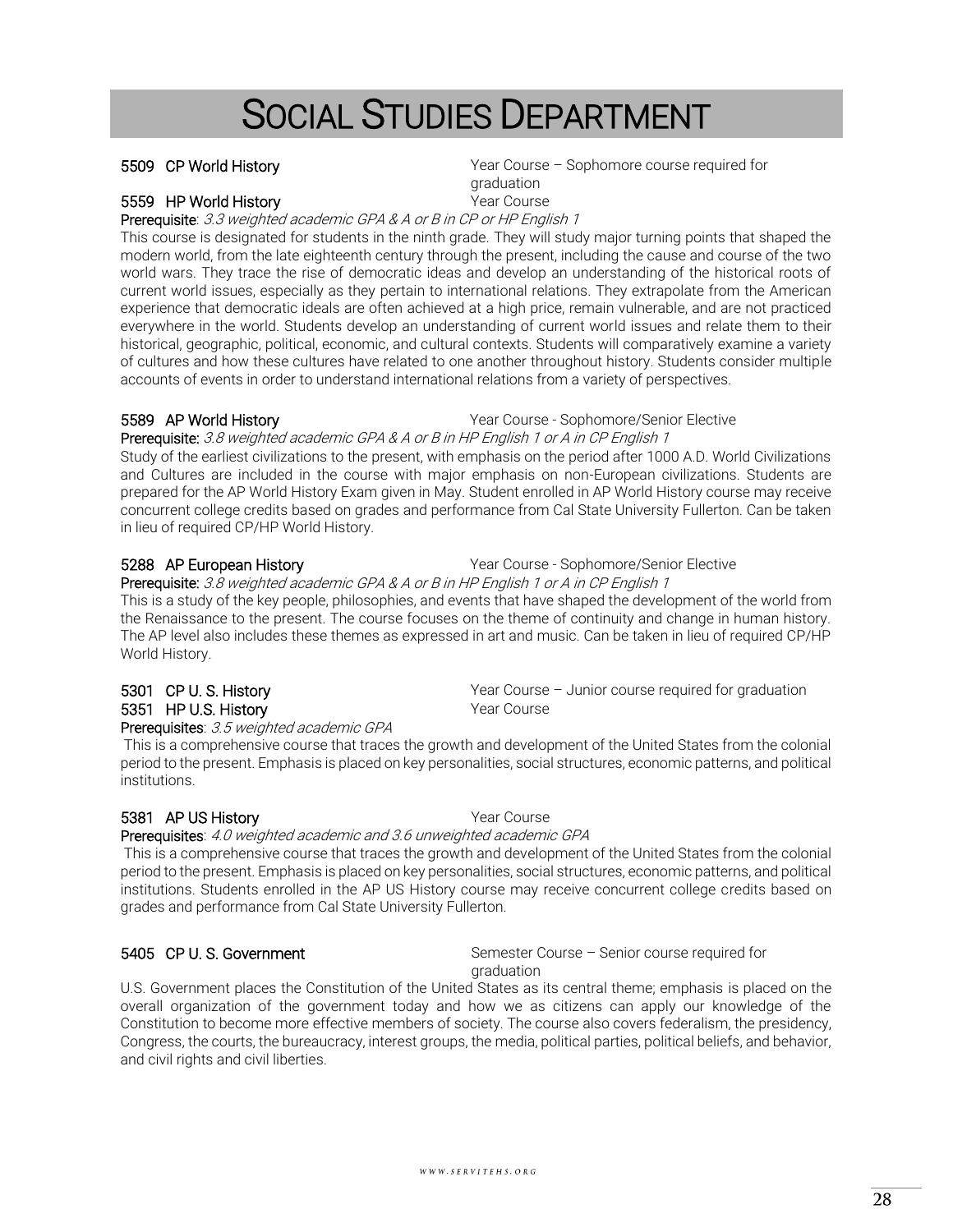29

### 5406 CP Economics Semester Course – Senior course required for

graduation This course is designed to increase the student's understanding of different classifications of economic organization, including the market system and its functions of production, distribution, and consumption; the general business cycle; and the roles of government, labor, business, consumers, banking, and credit in the economy.

5488 AP Macroeconomics Semester Course - Senior Elective (replaces CP Econ) Prerequisites: 3.8 weighted academic GPA & concurrent enrollment in Pre-Calculus AP Macroeconomics is a semester course to prepare students for the Macro Economics Advanced Placement

exam. The students will explore various issues that affect the entire economy. Topics explored include macro indicators, fiscal policy, monetary policy and exchange rates

## Prerequisites: 3.5 weighted academic GPA

5485 AP U.S. Government & Politics Semester Course (replaces CP US Government)

AP U.S. Government & Politics has the Constitution of the United States as its central theme; emphasis is placed on the overall organization of the government today and how we as citizens can apply our knowledge of the Constitution to become more effective members of society. The course also covers federalism, the presidency, Congress, the courts, the bureaucracy, interest groups, the media, political parties, political beliefs and behavior, civil rights and civil liberties.

#### 5590 History of Ancient/Modern Warfare Fall Semester Course – Sophomore/Junior/Senior

Elective

This course is designed to give students a survey of the History of Warfare. It will trace the development, character, historical aspects of military exploits of both combatant and non-combatants in world theaters, Students will follow the broad development of a historical genre, and it affect upon historical interpretation, while gaining in-depth knowledge about key battles in the world. The course is designed to expose students to the historical perspective warfare had to those who participated in it, or had been affected by it and to seek a moderate perspective.

This course is not UC/CSU approved.

### 5583 AP Psychology Year Course – Sophomore/Junior/Senior Elective

Prerequisites: 3.3 weighted academic GPA or Teacher approval

Explore the ideas, theories, and methods of the scientific study of behavior and mental processes. You'll examine the concepts of psychology through reading and discussion and you'll analyze data from psychological research studies. The class will connect psychological concepts and theories to real-life scenarios.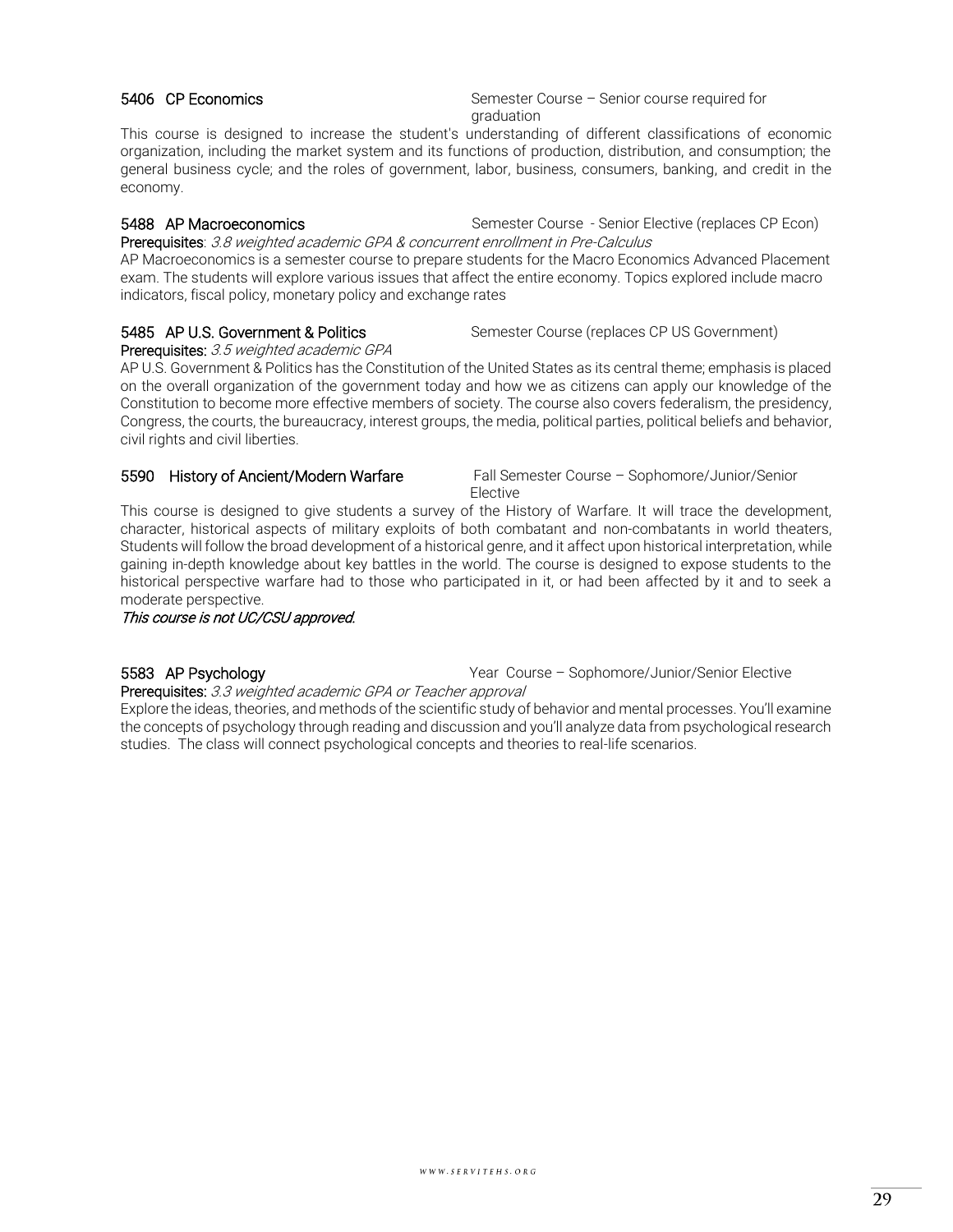## THEOLOGY DEPARTMENT

### <span id="page-29-0"></span>1102 CP Theology 1 - Encountering Christ, the Word Year Course - Required for graduation The Revelation of Jesus in Scripture – 1<sup>st</sup> Sem.

The purpose of this course is to give students a general knowledge and appreciation of the Sacred Scriptures. Through their study of the Bible they will come to encounter the living Word of God, Jesus Christ. In the course they will learn about the Bible, how it was formed, and its value to people throughout the world. They will learn how to read the Bible and will become familiar with the major sections of the Bible and the books included in each section. The students will pay particular attention to the Gospels where they will be introduced to the person of Jesus.

### Who is Jesus Christ? – 2<sup>nd</sup> Semester

The purpose of this course is to introduce students to the Mystery of Jesus Christ, the Living Word of God, the second person of the Blessed Trinity. In this course students will understand that Jesus Christ is the ultimate revelation to us from God. In learning about who He is, the students will also learn who He calls them to be.

#### 1202 CP Theology 2 - The Mission of Christ Year Course - Required for graduation The Paschal Mystery and the Church

Students will build on and deepen theological concepts about the person of Jesus Christ learned in the freshmen year. The first semester of Theology 2 explores major themes in salvation history, drawing from both the Hebrew Scriptures and the New Testament. Building on notions of original sin and covenant, the course will then turn to an in-depth exploration of the Paschal Mystery through careful study of Scripture and Church documents. The semester ends by examining the call to discipleship in the Church and each individual's life. The second semester of Theology 2 builds on the theme of discipleship for a close examination of the Church and its continuation of the mission of Christ. Students will explore the nature and meaning of the Church and therein trace developments in its understanding of Jesus. This will include examination of the Church councils and its response to questions of orthodoxy. The course concludes by exploring the questions: Why Catholic? And What are the challenges facing our Church community?

### 1302 CP Theology 3 - Life in Christ Year Course - Required for graduation

This course asks: what does it mean to live a Christian life? Building on what students have learned through their encounter with Christ in Scripture and in the teachings of the Church, these semesters explore grace in our everyday lives and the moral life we choose to live as a response to God's love. The first semester focuses on the Sacraments as the official and special moments of grace in our spiritual lives, while the second semester focuses on defining and applying the moral law for Christian life.

## Critical Reflections – 1<sup>st</sup> Semester

Critical Reflections on the Theory of Knowledge in Philosophy and Theology, takes the motto of Servite High School: "I believe so that I may understand" as the necessary background for examining critical thinking habits which inform faith. The course introduces the student to epistemology, the theory of knowledge, and the way truth claims are made. Socio-political & moral philosophy theories are studied to examine the implications of morality for social living. Students are invited to critically examine these theories in light of the Gospel.

### World Religions – 2<sup>nd</sup> Semester

Critical Reflections on the World's Religions is a survey of the doctrines, scriptures, rituals, history and daily religious life of the religions of the East. This complements the extensive study students have already completed in Christianity and Judaism. This course focuses on the religions of Hinduism, Buddhism, Islam and the religious traditions of China and Japan. The course is designed to provide the factual knowledge base necessary for critical thinking about the world's religions. Students are afforded the opportunity to appreciate the universal search for the Divine & the expression of

### 1401 CP Critical Reflections The Course - Required for graduation Press, 2016